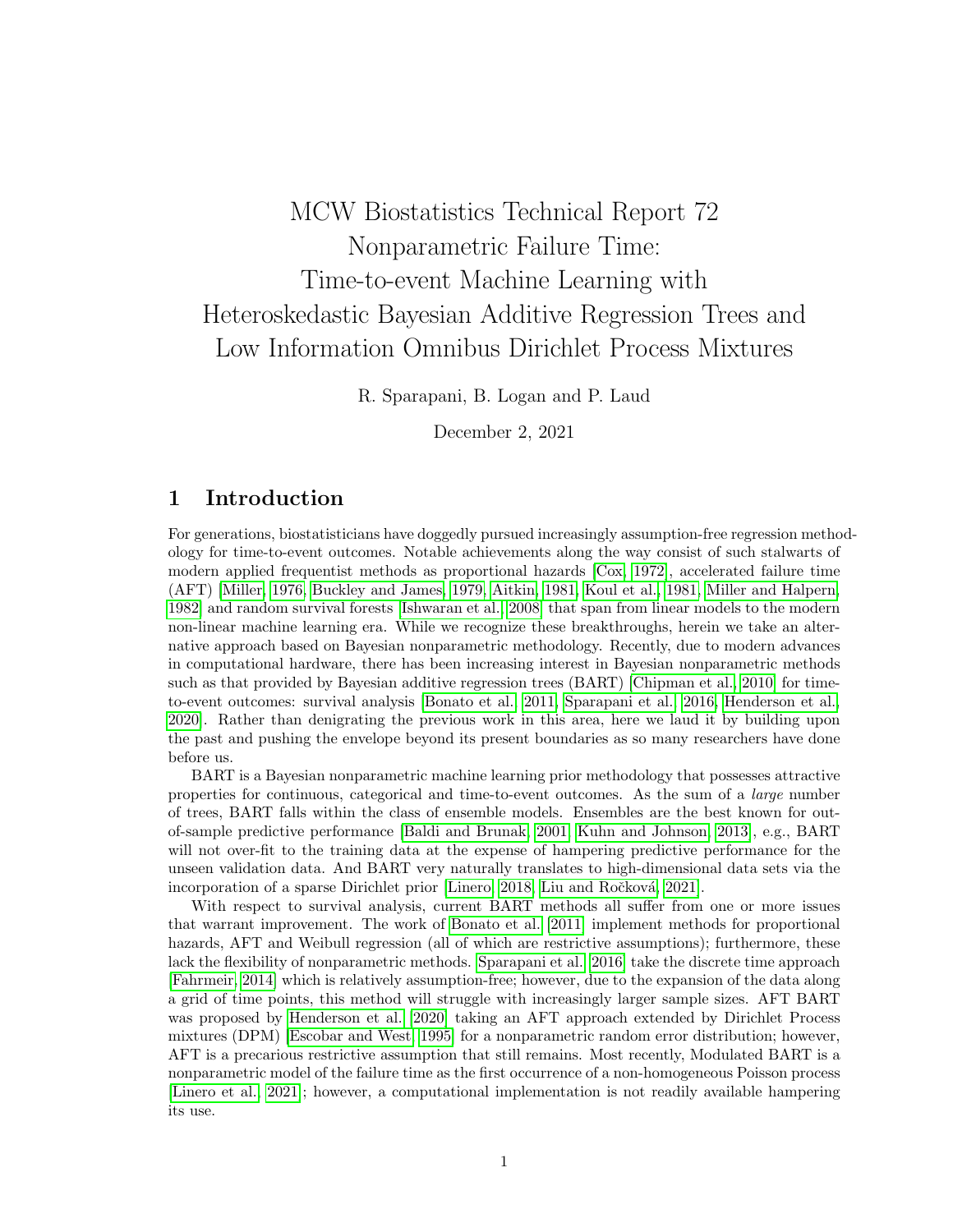All of the above mentioned deficiencies are largely resolved by our new, novel time-to-event approach introduced here that we call nonparametric failure time (NFT) BART. NFT BART builds on a Bayesian nonparametric foundation consisting of BART, heteroskedastic BART [\[Pratola et al.,](#page-11-4) [2020\]](#page-11-4) and DPM. In particular, the ability to scale to larger sample sizes is important for many applications. And, we provide convenient, user-friendly, computer software that is freely available as a reference implementation.

This report is organized as follows. Section [2](#page-1-0) describing the methodology of this article has several parts. First, we introduce binary regression trees and BART in Section [2.1.](#page-1-1) Next, we describe heteroskedastic BART (HBART) in Section [2.2.](#page-2-0) We introduce the AFT model in Section [2](#page-2-1) and the AFT BART extension in Section [2.4.](#page-2-2) AFT BART and NFT BART are based on DPM and constrained DPM which is introduced in Section [2.6.](#page-3-0) We introduce the novel NFT BART model in Section [2.5.](#page-3-1) In Section [2.7,](#page-4-0) we discuss posterior inference. And, in Section [2.8,](#page-5-0) we discuss model performance with Harrell's c-index, model comparison via Pseudo-Bayes factors and Thompson sampling variable selection. The results of this research are provided in Section [3](#page-7-0) which has two parts. A simulation study comparison of AFT BART with NFT BART appears in Section [3.1.](#page-7-1) We put this research into perspective with a discussion in Section [4.](#page-8-2) And, finally, we demonstrate the capabilities of the freely available reference software in the Appendix via an example.

# <span id="page-1-0"></span>2 Methods

### <span id="page-1-1"></span>2.1 Binary tree regression models and Bayesian additive regression trees

First, we introduce binary tree regression before moving on to BART. Binary tree regression for continuous and categorical outcomes is often referred to as classification and regression trees (CART) [\[Morgan and Sonquist, 1963,](#page-11-5) [Friedman, 1977,](#page-9-6) [Gordon and Olshen, 1978,](#page-10-6) [Breiman et al., 2017\]](#page-9-7) (we reserve the term CART for frequentist implementations of the methodology as it is commonly used). [Chipman et al. \[1998\]](#page-9-8) introduced Bayesian binary tree regression models for continuous and categorical outcomes; however, we restrict our attention to continuous outcomes in this investigation. For this introduction, we have the following notation:  $y_i$  is a continuous outcome where i indexes subjects  $i = 1, \ldots, N; x_i$  is a vector of covariates;  $\mathcal{T}$  denotes the tree structure and branch decision rules;  $\mathcal{M} \equiv {\mu_1, \mu_2, \ldots, \mu_L}$  denotes the L leaf values;  $\mu$  is a constant that centers the data (a typical choice is  $\mu = \bar{y}$ ) and  $g(x_i; \mathcal{T}, \mathcal{M})$  is a regression tree function. These models have the following form:  $y_i = \mu + g(x_i; \mathcal{T}, \mathcal{M}) + \epsilon_i$  where  $\epsilon_i \stackrel{\text{iid}}{\sim} N(0, \sigma^2)$ . However, the performance of these Bayesian models was no better than frequentist CART which was disappointing since an advance in predictive ability was naturally sought. Nevertheless, Bayesian tree priors were an active and promising area for future research [\[Chipman et al., 1998,](#page-9-8) [Denison et al., 1998,](#page-9-9) [Pratola, 2016\]](#page-11-6).

During this time period, the machine learning revolution was growing. In particular, ensemble models were discovered [\[Krogh and Solich, 1997\]](#page-10-7) that lead to machine learning methods such as gradient boosting [\[Freund and Schapire, 1997,](#page-9-10) [Friedman, 2001\]](#page-9-11) and random forests [\[Breiman, 2001\]](#page-9-12). So, it became clear that the logical extension of a Bayesian binary tree is an ensemble of binary trees which has come to be known as BART [\[Chipman et al., 2010\]](#page-9-2) with improved out-of-sample predictive performance. BART is a sum of binary trees nonparametric machine learning regression model since the relationship between the outcome,  $y_i$ , and the covariates,  $x_i$ , is learned from the data itself (*i* indexes subjects  $i = 1, \ldots, N$ ). This framework consists of the following (where  $\mu$ approximately centers the data as above; typically,  $\mu = \bar{y}$ ).

$$
y_i = \mu + f(\mathbf{x}_i) + \epsilon_i
$$
  
\n
$$
f \stackrel{\text{prior}}{\sim} \text{BART}(a, b, k, H)
$$
  
\n
$$
f(\mathbf{x}_i) \equiv \sum_{h=1}^H g(\mathbf{x}_i; \mathcal{T}_h, \mathcal{M}_h)
$$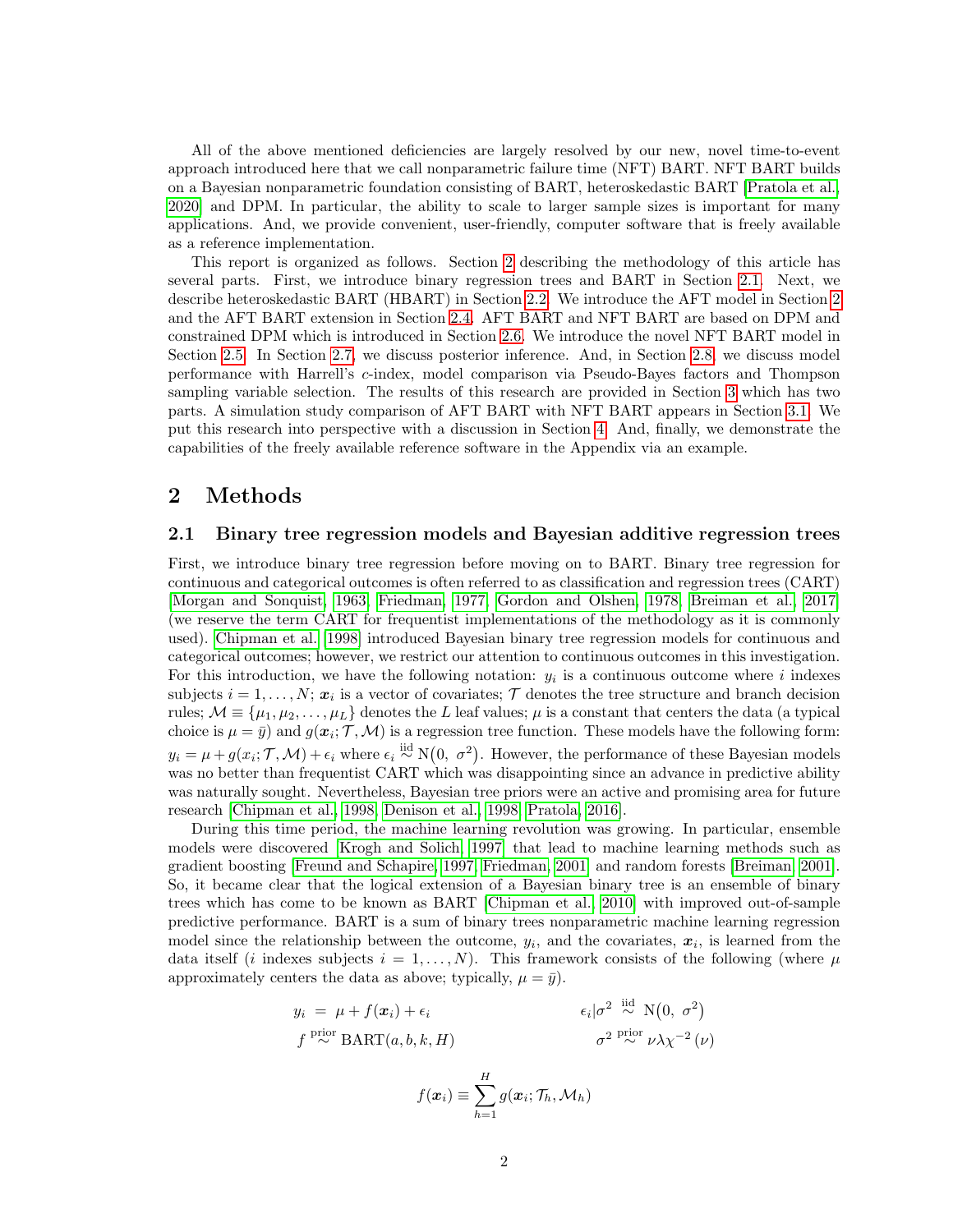Where possible, prior default argument settings are employed that often provide adequate fitting in most settings:  $a = 0.05$ ,  $b = 2$  and  $k = 2$ . The number of trees, H, is *large* with typical settings of 50, 100 or 200 where 50 is a common choice [\[Bleich et al., 2014\]](#page-9-13). For a detailed discussion of these priors, please refer to the following work [\[Chipman et al., 2010,](#page-9-2) [Sparapani et al., 2021\]](#page-11-7).

### <span id="page-2-0"></span>2.2 Heteroskedastic BART

Heteroskedastic BART is an extension to BART where we have both a mean function,  $f$ , and a variance function,  $s^2$ , to fit [\[Pratola et al., 2020\]](#page-11-4) (N.B. we assume that there are known constants,  $w_i^2$ , that are multiples of the variance; if not, then simply let  $w_i \equiv 1$ ).

$$
y_i = \mu + f(\mathbf{x}_i) + \epsilon_i
$$
  
\n
$$
f \stackrel{\text{prior}}{\sim} \text{BART}(a, b, k, H)
$$
  
\n
$$
f \stackrel{\text{prior}}{\sim} \text{BART}(a, b, k, H)
$$
  
\n
$$
g^2 \stackrel{\text{prior}}{\sim} \text{HBART}(\nu, \lambda, \widetilde{H})
$$
  
\n(1)

<span id="page-2-4"></span>
$$
s^2(\boldsymbol{x}_i) \equiv \prod_{h=1}^{\widetilde{H}} g(\boldsymbol{x}_i; \widetilde{\mathcal{T}}_h, \widetilde{\mathcal{M}}_h)
$$

For f and  $s^2$ , in concert, prior default argument settings are employed that often provide adequate fitting in most settings:  $\nu = 10, \lambda = s_y^2, a = 0.05, b = 2 \text{ and } k = 5.$  For  $s^2$  the number of trees,  $\tilde{H}$ , is typically about one-fifth that of  $H$  since previous experience has shown that the data contains less information about the variance than the mean so fewer trees are necessary, i.e., the default setting is  $H \approx H/5$ . For a more detailed discussion of the HBART prior specification, please see [Pratola](#page-11-4) [et al. \[2020\]](#page-11-4).

### 2.3 Accelerated failure time (AFT)

Suppose that we have time-to-event data of the following form:  $(t_i, \delta_i)$  where  $t_i$  is time; and  $\delta_i$ is the event status: 0 for right-censoring or 1 for an event. Furthermore, there is a vector of P observed covariates,  $x_i$ , along with an unknown vector of regression coefficients,  $\beta$ , that we intend to estimate. For the purpose of this discussion, let the event times follow a Weibull distribution:  $t_i \stackrel{\text{ind}}{\sim}$  Weibull  $(\eta, \kappa)$  where  $\kappa = \exp(\beta_0 + \mathbf{x}_i^{\prime} \boldsymbol{\beta})$  and  $E[t_i] = \kappa^{-1} \Gamma(1 + \eta^{-1})$ . Now suppose that we employ the natural logarithm transform,  $y_i = \log t_i$ , then  $y_i \sim \text{ExtremeValue}(\log \kappa, \eta^{-1})$ . Or, if we re-parameterize the AFT model in the form of a linear model, then we have the following.

<span id="page-2-1"></span>
$$
y_i = \log t_i = \beta_0 + \mathbf{x}_i' \mathbf{\beta} + \epsilon_i \qquad \qquad \epsilon_i | \eta \stackrel{\text{iid}}{\sim} \text{ExtremeValue}\left(0, \ \eta^{-1}\right) \tag{2}
$$

The AFT analysis proceeds on the logarithm scale: AFT BART and NFT BART follow the same paradigm as we shall see (further details of the AFT model analysis are omitted for brevity; see [Kalbfleisch and Prentice \[2002\]](#page-10-8) or [Klein and Moeschberger \[2003\]](#page-10-9) for more information).

### <span id="page-2-2"></span>2.4 AFT BART

Although [Bonato et al. \[2011\]](#page-9-3) proposed an AFT extension to BART, the framework created by [Henderson et al. \[2020\]](#page-10-2) for AFT BART has the added flexibility of a nonparametric random error term; therefore, we restrict our attention to the latter work. AFT BART replaces the linear regression in AFT with BART and the parametric distribution of random error as follows subject to the constraint  $N^{-1} \sum_i \mu_i = 0$  for identifiability.

<span id="page-2-3"></span>
$$
y_i = \mu + f(\mathbf{x}_i) + \epsilon_i
$$
  
\n
$$
f \stackrel{\text{prior}}{\sim} \text{BART}(a, b, k, H)
$$
  
\n
$$
f \stackrel{\text{prior}}{\sim} \text{BART}(a, b, k, H)
$$
  
\n
$$
f \stackrel{\text{prior}}{\sim} \text{BART}(a, b, k, H)
$$
  
\n
$$
\sigma^2 \stackrel{\text{prior}}{\sim} \nu \lambda \chi^{-2} (\nu)
$$
 (3)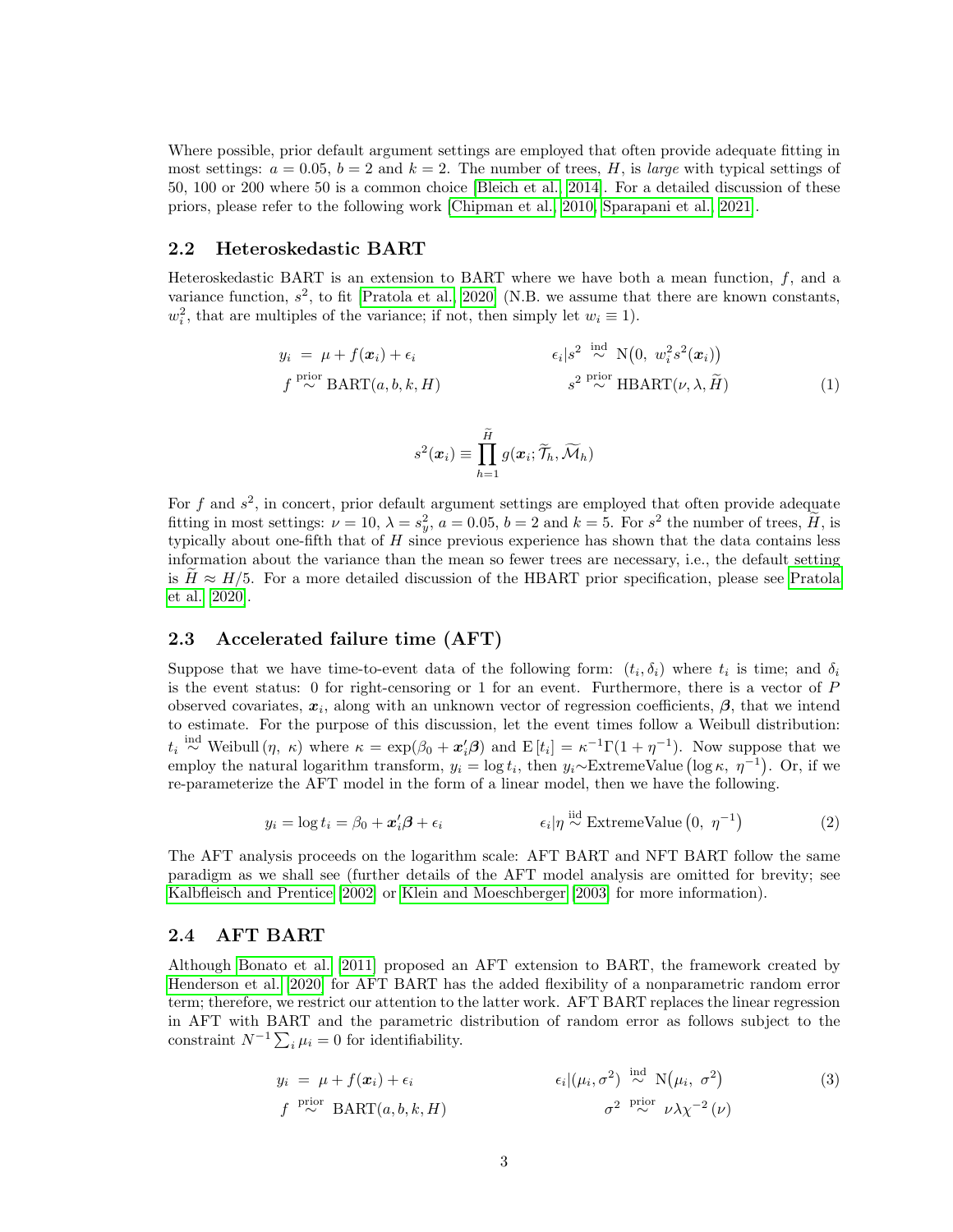Since some of the  $y_i$  are unobserved due to censoring, we set the value  $\mu = \hat{\beta}_0$  from an AFT model with no covariates [\(2\)](#page-2-1). We defer the description of the prior for  $\mu_i$  until Section [2.6;](#page-3-0) in particular, as shown in [\(5\)](#page-3-2), however, the details are not needed for the following points to be made. First, when we have a censored time, then we resort to data augmentation by random draws from the truncated distribution (N.B. left-/interval-censoring can be handled similarly, but we only show draws with respect to right-censoring here merely for notational convenience).

$$
y_i \begin{cases} \sim \mathcal{N}(\mu + \mu_i + f(\boldsymbol{x}_i), \ \sigma^2) \, \mathcal{I}(\log t_i, \infty) & \text{if } \delta = 0 \text{, right-censoring} \\ = \log t_i & \text{if } \delta = 1 \text{, an event time} \end{cases}
$$

AFT BART has nonparametric flexibility allowing it to adapt to the distribution of random error; however, the covariates are only capable of explaining a location-shift which is a result of the restrictive AFT assumption.

### <span id="page-3-1"></span>2.5 NFT BART

Here we provide an extension, which we call NFT BART, that allows the covariates more nonparametric freedom to explain the time-to-event distribution. From here on, we move fluidly between a parameterization by the precision,  $\tau_i$ , and by that of the variance,  $\sigma_i^2 = \tau_i^{-1}$ , whenever it is more convenient notationally since it is often arbitrary except where noted otherwise. The NFT BART model subject to the constraints  $N^{-1} \sum_i \mu_i = 0$  and  $N^{-1} \sum_i \sigma_i^2 = 1$  for identifiability is as follows.

$$
y_i = \mu + f(\mathbf{x}_i) + \epsilon_i \qquad \epsilon_i |(\mu_i, \tau_i, s^2) \stackrel{\text{ind}}{\sim} \mathcal{N}(\mu_i, \sigma_i^2 s^2(\mathbf{x}_i))
$$
(4)  

$$
f \stackrel{\text{prior}}{\sim} \text{BART}(a, b, k, H) \qquad \qquad s^2 \stackrel{\text{prior}}{\sim} \text{HBART}(\nu, \lambda, \widetilde{H})
$$

As with AFT BART, we set the value  $\mu = \hat{\beta}_0$  from an AFT model with no covariates [\(2\)](#page-2-1). We defer the description of the priors for  $\mu_i$  and  $\tau_i$  until Section [2.6;](#page-3-0) in particular, as shown in [\(6\)](#page-4-1), but those details are unnecessary to make the following points. First, for censored times, we use data augmentation.

$$
y_i \begin{cases} \sim \mathcal{N}(\mu + \mu_i + f(\boldsymbol{x}_i), \ \sigma_i^2 s^2(\boldsymbol{x}_i)) \, \mathcal{I}(\log t_i, \infty) & \text{if } \delta = 0 \text{, right-censoring} \\ = \log t_i & \text{if } \delta = 1 \text{, an event time} \end{cases}
$$

NFT BART has more nonparametric flexibility,  $(\mu_i, \tau_i)$ , than AFT BART,  $\mu_i$ , allowing it to better adapt to the distribution of the random error. Furthermore, with NFT BART, the covariates are capable of explaining both a location-shift and a scale change alleviating the restriction of the AFT assumption.

### <span id="page-3-0"></span>2.6 DPM, constrained DPM and LIO DPM

Both AFT BART and NFT BART are based on Dirichlet Process Mixtures (DPM). MCMC sampling of the posterior for Bayesian nonparametric DPM, with both conjugate and non-conjugate priors, can be performed efficiently [\[Neal, 2000,](#page-11-8) [Ishwaran and James, 2002,](#page-10-10) [Jain and Neal, 2007,](#page-10-11) [Kalli et al.,](#page-10-12) [2011\]](#page-10-12). For AFT BART, the following DPM prior parameter default settings related to  $\mu_i$  complete the model description [\[Henderson et al., 2020\]](#page-10-2) (where  $\lambda$  below is the same prior parameter as that shown in  $(3)$ ).

<span id="page-3-2"></span>
$$
\mu_i | G \stackrel{\text{prior}}{\sim} G
$$
\n
$$
\alpha \stackrel{\text{prior}}{\sim} \text{Gamma}(2, 0.1)
$$
\n
$$
\mu_0 \stackrel{\text{prior}}{\sim} N(0, \lambda)
$$
\n(5)

The DPM shared atom clusters are random *figments* in the sense that they don't represent meaningful clusters of the data set (to detect data-derived DPM-like clusters for the purpose of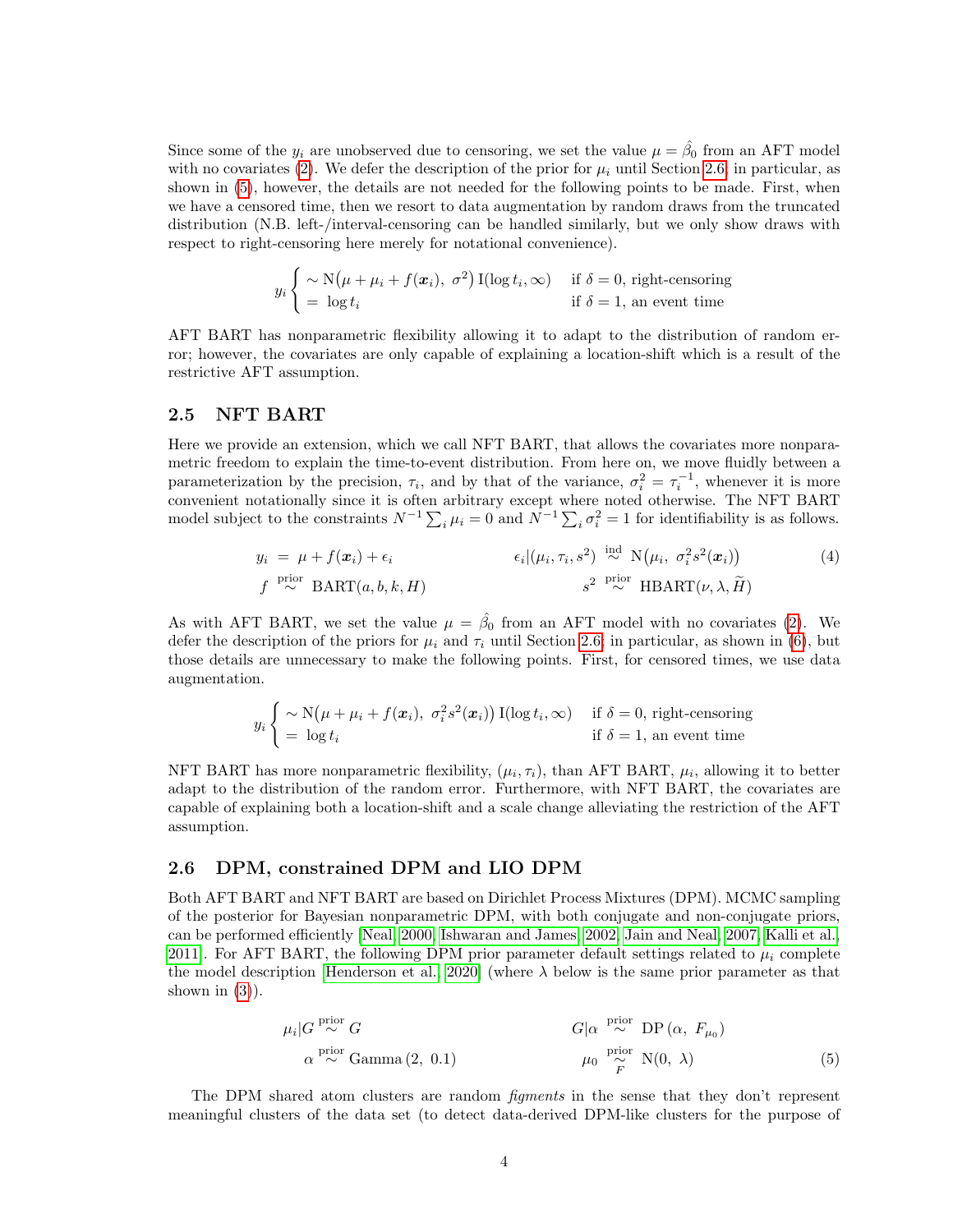interpretation, see [Geng et al. \[2019\]](#page-10-13)). Rather, DPM clusters are employed here to nonparametrically adapt to the unknown distribution of random error. If we index the MCMC draws by  $m = 1, \ldots, M$ , then the number of clusters for draw m is the random quantity  $K_m$  that expands and contracts as needed where  $K \propto \alpha \log N$  (within context, we are suppressing the m subscript for convenience). The number of subects sharing each atom is  $n_j$  for  $j = 1, ..., K$  with corresponding weights  $w_j = n_j/N$ that sum to one.

NFT BART follows the Low Information Omnibus (LIO) prior hierarchy for DPM [\[Shi et al.,](#page-11-9) [2019\]](#page-11-9) to complete the model description for the prior parameter default settings related to  $(\mu_i, \tau_i)$ as follows (N.B. LIO, like BART/HBART, was designed to have robust prior parameter default settings that should work well for most data situations without needing manual intervention except for perhaps altering the relative number of desired clusters via the  $\alpha$  prior).

$$
(\mu_i, \tau_i)|G \stackrel{\text{prior}}{\sim} G
$$
  
\n $k_0 \stackrel{\text{prior}}{\sim} \text{Gamma}(1.5, 7.5)$   
\n $k_0 \stackrel{\text{prior}}{\sim} \text{Gamma}(1.5, 7.5)$   
\n $\mu_0|(\tau_0, k_0) \stackrel{\text{prior}}{\sim} N(0, \tau_0^{-1}k_0^{-1})$   
\n $\sigma_0|k_0 \stackrel{\text{prior}}{\sim} \text{Gamma}(3, b_0)$   
\n $\tau_0|b_0 \stackrel{\text{prior}}{\sim} \text{Gamma}(3, b_0)$   
\n $\tau_0|k_0 \stackrel{\text{prior}}{\sim} \text{Gamma}(3, b_0)$ 

<span id="page-4-1"></span> $\alpha \stackrel{\text{prior}}{\sim} \text{Gamma}(1, 0.1)$ 

It is important to note that both AFT BART and NFT BART are over-parameterized such that f and  $(f, s^2)$ , respectively, are not identifiable as the models have been described up to this point. Therefore, we employ what is known as constrained DPM [\[Yang et al., 2010\]](#page-11-10) to ensure identifiability. First, consider  $\mu_i$  for both AFT BART and NFT BART. We require the constraint  $\bar{\mu}_i = N^{-1} \sum_i \mu_i = 0.$  Constrained DPM is relatively simple to implement as follows. For NFT BART (or AFT BART), simply draw  $(\mu_i, \tau_i)|G$  (or  $\mu_i|G$ ) without constraint defining  $\tilde{\mu}_i \equiv \mu_i - \bar{\mu}$  and then re-defining  $\mu_i = \tilde{\mu}_i$ . Similarly, for NFT BART, we require the constraint  $\overline{\sigma^2} = N^{-1} \sum_i \sigma_i^2 = 1$  so we define  $\tilde{\tau}_i \equiv \tau_i \sigma^2$  and then re-define  $\tau_i = \tilde{\tau}_i$ .

### <span id="page-4-0"></span>2.7 Posterior inference with AFT BART and NFT BART

Our primary interest with respect to statistical inference here is the distribution of the time-to-event in relation to the corresponding impact of the covariates. In particular, the survival function,  $S(t, x)$ , plays a central role with respect to inference. The nonparametric estimation of survival is arrived at by aggregating over the DPM clusters [\[Escobar and West, 1995\]](#page-9-5). So, for AFT BART, we arrive at the following calculation where  $\Phi(.)$  is the standard Normal distribution function and  $m = 1, \ldots, M$ indexes draws from the posterior.

$$
S_m(t, \boldsymbol{x}) = 1 - \sum_{j=1}^{K_m} w_{jm} \Phi\left(\frac{\log t - \mu - \mu_{jm}^* - f_m(\boldsymbol{x})}{\sigma_m}\right)
$$

Similarly, for NFT BART we have the following calculation.

<span id="page-4-2"></span>
$$
S_m(t, \mathbf{x}) = 1 - \sum_{j=1}^{K_m} w_{jm} \Phi\left(\frac{\log t - \mu - \mu_{jm}^* - f_m(\mathbf{x})}{\sigma_{jm}^* s_m(\mathbf{x})}\right)
$$
(7)

From the above, we calculate our survival function estimate by the mean with respect to the posterior as  $\hat{S}(t, x) = M^{-1} \sum_m S_m(t, x)$  such that both AFT BART and NFT BART estimates are derived accordingly. And, we can create  $1 - 2\pi$  level credible intervals via the  $\pi$  and  $1 - \pi$  quantiles of the posterior,  $(\hat{S}_{\pi}(t, x), \hat{S}_{1-\pi}(t, x))$ , such that  $\hat{S}_{p}(t, x) = S_{m_p}(t, x)$  where  $m_p$  is the posterior draw corresponding to the  $p = \pi$ , or  $p = 1 - \pi$ , quantile respectively.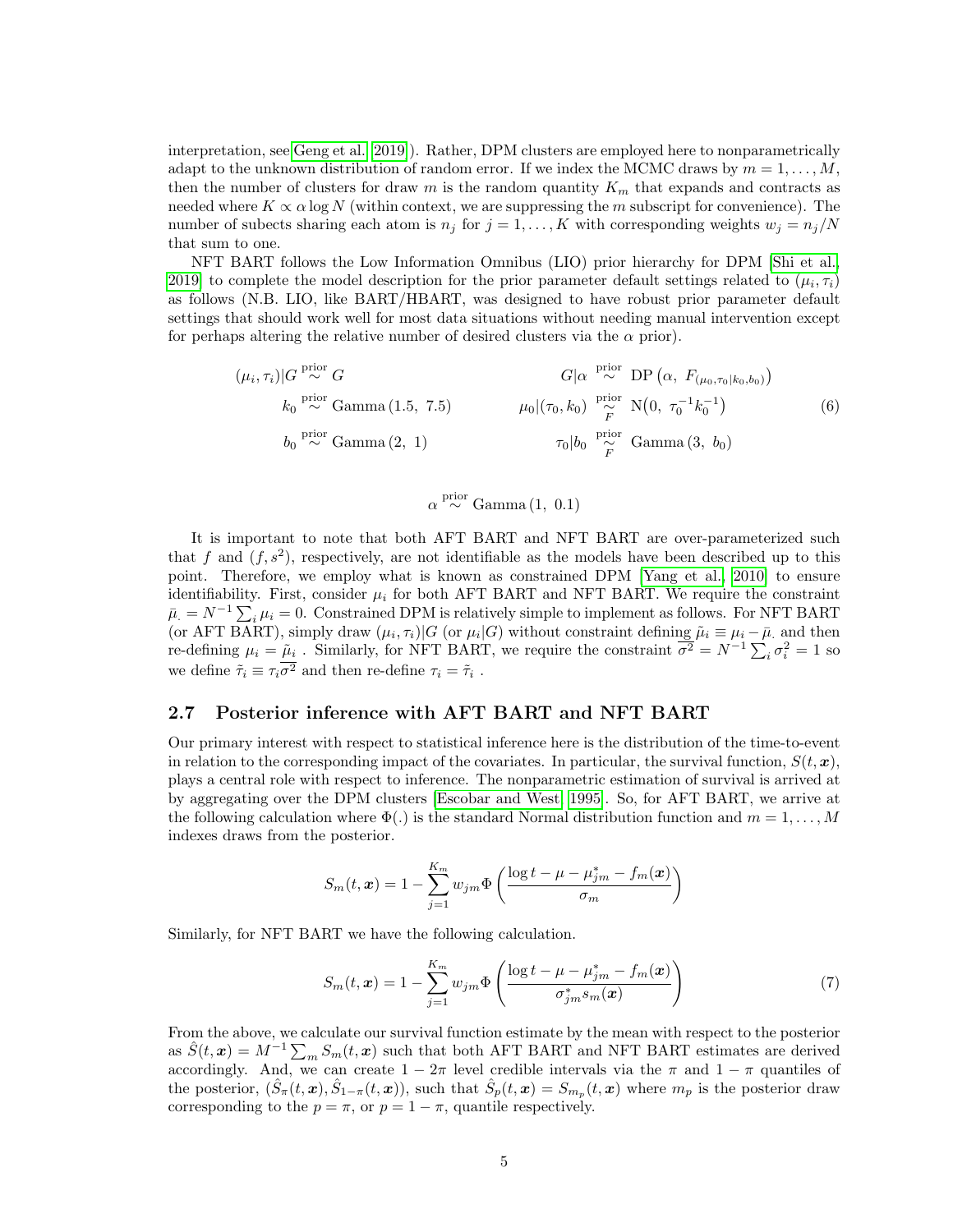However, notice that these are inferences for all covariates at once. Often, we are interested in the marginal distribution of a subset of the covariates which are arrived at via an aggregation technique similar to that employed for DPM inference; and, by serendipity, both operations are readily accomplished simultaneously as we will see. For marginal effects, we employ Friedman's partial dependence function [\[Friedman, 2001\]](#page-9-11) that is a common choice for nonparametric regression and/or machine learning applications. We divide the covariates into a subset of interest, A, and their complement, B, where all covariates are  $A \cup B$ . The covariates of interest are fixed at settings of interest, a single setting denoted  $x_{iA}$ . The complement take on the observed values found in the training data set, denoted  $x_{iB}$  for subject i, with the corresponding setting for all covariates denoted as  $(x_{iA}, x_{iB})$ . Therefore, we arrive at the marginal effect for setting  $x_{iA}$  for NFT BART as follows (inference for AFT BART is calculated analogously).

<span id="page-5-1"></span>
$$
\hat{S}_A(t, x_{jA}) = 1 - M^{-1} N^{-1} \sum_{m} \sum_{i=1}^{N} \Phi\left(\frac{\log t - \mu - \mu_{im} - f_m(x_{jA}, x_{iB})}{\sigma_{im} s_m(x_{jA}, x_{iB})}\right)
$$
(8)

And, finally, credible intervals for the marginal effects are provided by the posterior quantiles as shown above.

### <span id="page-5-0"></span>2.8 Model performance comparison and selection

A challenge in survival analysis is that we do not observe the outcome of each subject; therefore, we are limited to considering the distribution of the outcome with respect to the covariates considered. This limits the approaches avaliable to assess model performance and comparisons along with the relative importance of the covariates. Here, we briefly review the approaches that are applicable to AFT BART and NFT BART.

#### 2.8.1 Harrell's c-index

With respect to a validation data set, model performance can be assessed by the probability of concordance between pairs of event times to their corresponding survival estimates. Such an approach is what has come to be known as Harrell's c-index [\[Harrell Jr. et al., 1984\]](#page-10-14) which compares the survival probability of all possible pairs of subjects (although, it does not have a Bayesian basis). Let's consider any two patients with the potential for right-censoring:  $(t_i, \delta_i)$  and  $(t_j, \delta_j)$  where  $i \neq j$ with the minimum time for subject i, i.e.,  $t_i \leq t_j$ . Theoretically, there are no ties for event times; however, in typical studies of cancer treatement, events are often recorded in days (rather than finer increments) so ties do rarely occur. If two patients suffer an event at the same time, then they are non-informative with respect to model concordance since the ordering of their survival probabilities is not evident (these pairs indicated by  $a_{ij} = \delta_i \delta_i I(t_i = t_j)$ ). In untied circumstances, when  $t_i < t_j$ and  $\delta_i = 0$ , then the pair is also non-informative. The limitation of non-informativeness is a restriction that requires that this comparison be made with respect to a particular data set such as that held out for validation.

For all other pairings, the comparison is informative: tied or untied. For tied,  $t_i = t_j$  where  $\delta_i = 1$  and  $\delta_j = 0$ , we denote concordance by  $\zeta_{ij} = I(S(t_i, x_i) \leq S(t_i, x_j))$ , the pair is indicated by  $b_{ij} = \delta_i I(t_i = t_j)$  and the total of such pairs:  $B = \sum_{i=1}^{N-1} \sum_{j=i+1}^{N} (1 - a_{ij})(b_{ij} + b_{ji})$ . For untied,  $t_i < t_j$  where  $\delta_i = 1$ , we denote concordance as before, the pair is indicated by  $c_{ij} = \delta_i I(t_i < t_j)$  and the total of such pairs:  $C = \sum_{i=1}^{N-1} \sum_{j=i+1}^{N} (1 - a_{ij})(1 - b_{ij} - b_{ji})(c_{ij} + c_{ji})$ . So, Harrell's c-index is provided by the following.

$$
(B+C)^{-1} \sum_{i=1}^{N-1} \sum_{j=i+1}^{N} (1-a_{ij})(b_{ij}\zeta_{ij} + b_{ji}\zeta_{ji} + (1-b_{ij} - b_{ji})(c_{ij}\zeta_{ij} + c_{ji}\zeta_{ji}))
$$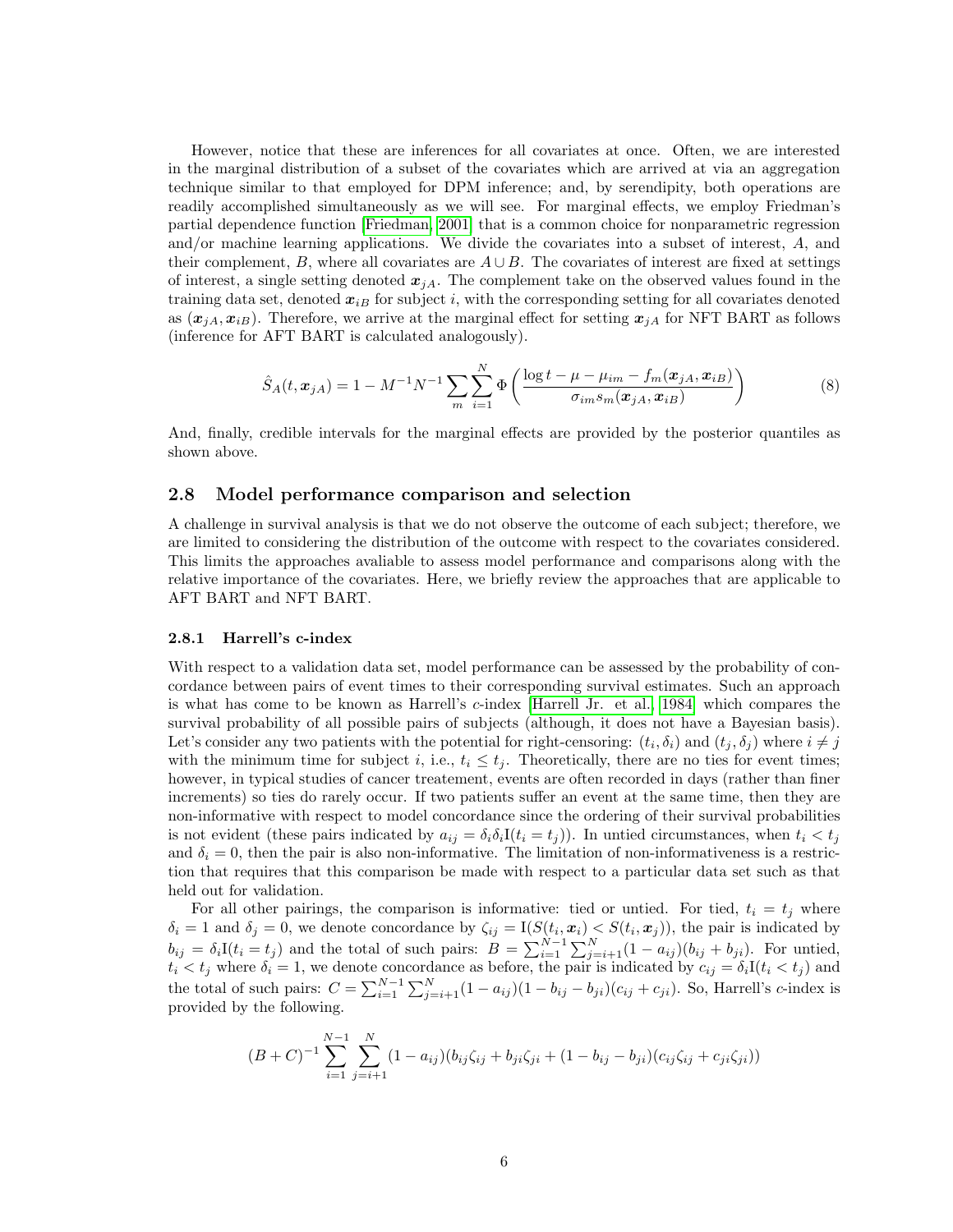#### 2.8.2 Model comparison with pseudo-Bayes factors

Model comparison and variable selection go hand-in-hand. Comparison between models is often performed with Bayes factors (BF) [\[Kass and Raftery, 1995\]](#page-10-15). For example, suppose that we want to compare model 2 (denoted by  $\omega_2$ ) vs. model 1 ( $\omega_1$ ) with respect to the data's evidence. So, consider the BF as a ratio of marginal likelihoods:  $\psi = \frac{y|\omega_2|}{|y|\omega_1|}$  where  $[y|\omega] = \int_{\theta_\omega} [y|\omega, \theta_\omega] [\theta_\omega] d\theta_\omega$  with  $\theta_\omega$ denoting the parameters for model  $\omega$  (and  $[\theta]$  is *generic bracket notation* [\[Gelfand and Smith, 1990\]](#page-9-14) denoting the distribution of  $\theta$ , e.g., the prior for  $\theta$ ). A BF substantially larger than one would imply that there is more evidentiary support in favor of model 2 found within the data as opposed to model 1. However, for models with a nonparametric BART prior, the marginal distribution  $[y|\omega]$  is not computable.

A proposed alternative to the marginal likelihood is what is known as the pseudo-marginal likelihood (PML) from the predictive distribution:  $[\widetilde{y}|\widetilde{\omega}] = \prod_i [y_i|y_{-i}, \omega]$  [\[Geisser and Eddy, 1979\]](#page-9-15) where the term  $[y_i|y_{-i}, \omega]$  is called the conditional predictive ordinate (CPO). Furthermore, the CPO can be approximated conveniently from the posterior samples by  $[y_i|y_{-i}, \omega] = \left\{ M^{-1} \sum_m [y_i|\theta_{\omega m}, \omega]^{-1} \right\}^{-1}$ [\[Gelfand and Dey, 1994\]](#page-9-16). For the CPO calculation with NFT BART and right-censoring, we replace the term  $[y_i|\theta_{\omega m},\omega]$  with  $\phi(z_{im})^{\delta_i} [1-\Phi(z_{im})]^{1-\delta_i}$  where  $z_{im} = \frac{\log t_i - \mu - \mu_{im} - f_m(x_i)}{\sigma_i - \sigma_m(x_i)}$  $\frac{-\mu-\mu_{im}-J_m(\boldsymbol{x}_i)}{\sigma_{im}s_m(\boldsymbol{x}_i)}$  and  $\phi(.)$ is the standard Normal density function. Therefore, we can conduct model comparisons via the so-called pseudo-Bayes factor (PBF) as the ratio of PML from each model analogously to the BF. N.B. [Jeffreys \[1961\]](#page-10-16) has suggested thresholds for BF inference which are applicable to PBF as well.

#### 2.8.3 Variable selection with Thompson sampling

BART and variable selection were natural partners from the very beginning [\[Chipman et al., 2010\]](#page-9-2). And over time, ever more powerful variable selection techniques have been proposed: permutationbased [\[Bleich et al., 2014\]](#page-9-13); decoupling, shrinkage and selection [\[Hahn and Carvalho, 2015,](#page-10-17) [Sparapani](#page-11-11) [et al., 2020\]](#page-11-11); sparse Dirichlet priors [\[Linero, 2018\]](#page-10-4); and Thompson sampling [Liu and Ročková, [2021\]](#page-11-3). Here we give a brief introduction to Thompson sampling variable selection (TSVS) that we will employ in our real data example. TSVS can be performed with, or without, the assistance of sparse Dirichlet priors; however, their pairing together is likely to be more effective.

TSVS relies on Thompson sampling as the name implies (for a tutorial of Thompson sampling, see [Russo et al. \[2018\]](#page-11-12)). Briefly, Thompson sampling is a heuristic algorithm for decision problems where actions are taken sequentially counter-balancing the optimization of current performance based on what has been *learned* in favor of stochastically exploring the problem space to accumulate new knowledge benefiting future performance. The algorithm addresses a broad range of problems in a computationally efficient manner.

TSVS builds upon a multi-armed bandit foundation. The algorithm has a Bayesian flavor; although, it is not entirely Bayesian. By randomly choosing arms/variables based on posterior samples of their reward probabilities, TSVS is an amalgam of combinatorial bandits with spike-andslab variable selection. Bringing together Bayesian reinforcement learning with BART extends the reach of variable selection to nonparametric models for large data sets with many predictors (big P), or many observations (big N). Unlike deterministic optimization methods for spike-and-slab variable selection, the stochastic nature of TSVS makes it less prone to sub-optimal convergence and, hence, more robust.

Here, we give a concise adaptation of TSVS for NFT BART with big P. TSVS requires a *small* number of trees such that the BART/HBART prior is poised to select only those variables of the greatest import; therefore, we set  $H + \tilde{H}$  for a total that is small such as 10, 20 or 40 where smaller numbers engender more sparsity. TSVS is an iterative process, as follows, where  $k = 1, \ldots, K$  are the number of steps taken.

- a. For  $j = 1, ..., P$ : draw  $\theta_{jk} \sim \text{Beta}(a_{j,k-1}, b_{j,k-1})$ .
- b. Set  $B_k = \{j : \theta_{jk} > 0.5\}$ : the subset of covariates selected at step k.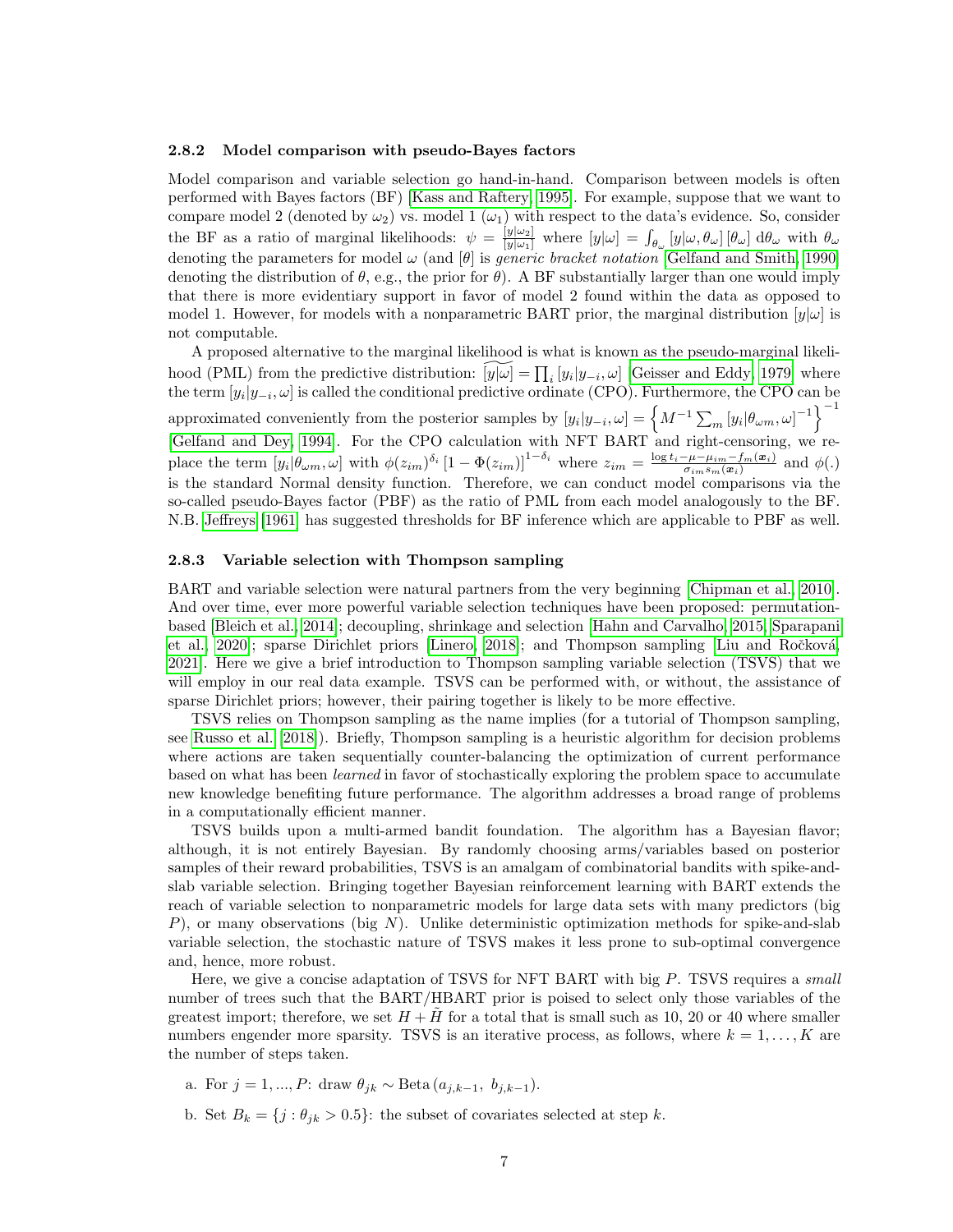- c. Fit an NFT BART model with covariates  $x_{ij}$  where  $j \in B_k$ .
- d. For  $j = 1, ..., P$ : do each sub-step.
	- (i) If  $j \notin B_k$ , then  $\gamma_{jk} = 0$ , else  $\gamma_{jk} = I(U_{jkM} + V_{jkM} > 0)$  where  $U_{jkM}$   $(V_{jkM})$  are the number of branch decision rules for variable  $x_{ij}$  at step k from  $f(s^2)$  with draw M.
	- (ii) Update based on the reward:  $a_{jk} = a_{j,k-1} + \gamma_{jk}$  and  $b_{jk} = b_{j,k-1} + 1 \gamma_{jk}$  .
	- (iii) Calculate inclusion probabilities:  $\pi_{jk} = \frac{a_{jk}}{a_{jk} + l}$  $\frac{a_{jk}}{a_{jk}+b_{jk}}$ .

Variables are deemed to be important that have trajectories for  $\pi_{ik}$  exceeding 0.5 by K.

# <span id="page-7-0"></span>3 Results

### <span id="page-7-1"></span>3.1 Simulated data sets of known progeny

Via a simulation study, we conducted a comparison between the AFT BART and NFT BART models. Data sets were simulated from AFT BART and NFT BART while subsequently analyzed by both models. The simulated training data sets were created with two sample sizes: 500 and 2000. For training data sets of size 500 (2000), we simulated 200 (100) data set replicates. The out-of-sample validation data set was simulated at a sample size of 500. Two cases were considered for censoring: 0% (no censoring) and 50%. For each data set, we simulated  $P = 20$  covariates:  $x_{2j+1} \stackrel{\text{iid}}{\sim} B(0.5)$ and  $x_{2j} \stackrel{iid}{\sim} U(0, 1)$  where  $j = 1, \ldots, 10$ . We considered two data generation scenarios: homoskedasitc AFT and heteroskedastic NFT. AFT data was generated by log  $t~\sim N(\mu(x),~\exp(-4))$  where  $\mu(x)$  $2+1.6x_1+0.8x_2-2.4x_2x_3$ , i.e., only three covariates have an impact on the outcome and the rest are noise. NFT data was generated by log  $t \sim N(\mu(x), \sigma^2(x))$  where  $\mu(x) = 2 - 1.5x_1 + 0.5x_2 + 2x_2x_3$  and  $\sigma(x) = \exp(-2 + 1.6x_4 + 0.8x_5 - 2.4x_5x_6)$ , i.e., only six covariates have an impact on the outcome and the rest are noise.

Model comparisons were performed with the following metrics at a grid of times corresponding to survival probabilities of 0.9, 0.7, 0.5, 0.3 and 0.1: root mean square error (RMSE), bias, 95% interval coverage and 95% interval length. We define these metrics as follows. Suppose that  $j = 1, \ldots, 5$ indexes the known survival probability at a grid of time-points chosen such that  $S(t_i, x_i) = S_i$  $0.9 - 0.2(j - 1)$  for subject i in the validation data set. Now, we can calculate the bias for subject i at survival  $S_j$  as  $b_{ij} = K^{-1} \sum_k \left[ \hat{S}_k(t_{ij}, x_i) - S_j \right]$  where  $k = 1, \ldots, K$  indexes the simulated data sets. Similarly, the RMSE is  $r_{ij} = \sqrt{K^{-1} \sum_{k} (\hat{S}_k(t_{ij}, x_i) - S_j)^2}$ . We calculate 95% interval coverage as  $c_{ij} = K^{-1} \sum_k \mathbb{I}(\hat{S}_{k,0.025}(t_{ij}, x_i) < S_j < \hat{S}_{k,0.975}(t_{ij}, x_i)$ . And 95% interval length is  $l_{ij} = K^{-1} \sum_{k} \left[ \hat{S}_{k,0.975}(t_{ij}, x_i) - \hat{S}_{k,0.025}(t_{ij}, x_i) \right]$ . All of these metrics are summarized via box-plots for the 500 subjects in the validation data set.

#### 3.1.1 Sample size of 2000

Here we restrict our attention to the larger sample size of 2000 (for 500, see below). Consider the data generated from the AFT scenario In Figure [2,](#page-15-0) we summarized RMSE and their was a slight advantage in favor of AFT BART as might be expected. In Figure [3,](#page-16-0) we summarized interval coverage and there was a slight advantage in favor of AFT BART being closer to the 95% level. In Figure [4,](#page-17-0) we summarized bias and there was a slight advantage in favor of AFT BART as might be expected. In Figure [5,](#page-18-0) we summarized the 95% interval length and there was an advantage in favor of AFT BART as might be expected.

Consider data generated from the NFT scenario for the larger sample size of 2000. In Figure [6,](#page-19-0) we summarized RMSE and their was a considerable improvement in favor of NFT BART as we anticipated. In Figure [7,](#page-20-0) we summarized interval coverage and there was a considerable advantage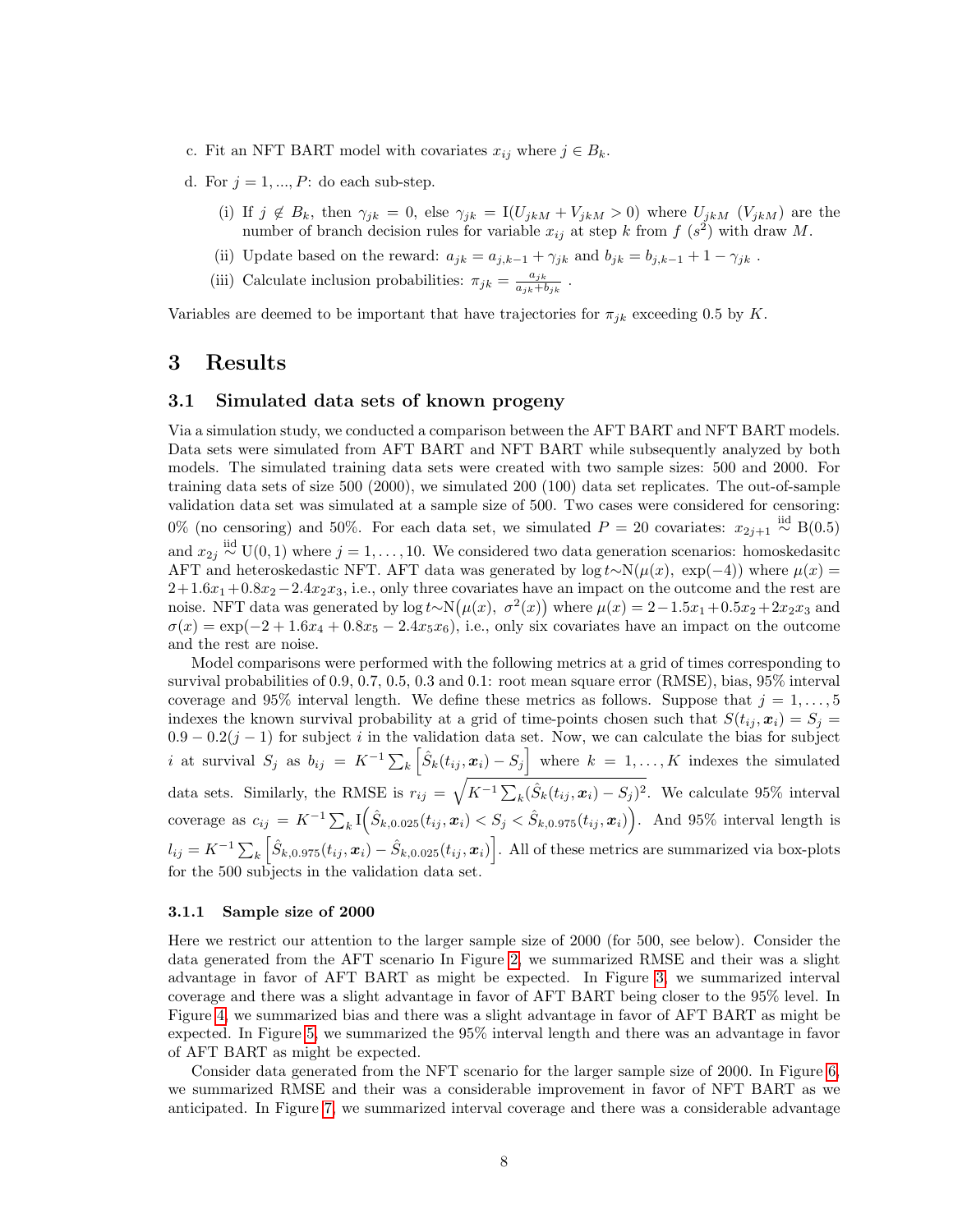in favor of NFT BART being closer to the 95% level at virtually all survival settings. In Figure [8,](#page-21-0) we summarized bias and there was a considerable advantage in favor of NFT BART as we anticipated. In Figure [9,](#page-22-0) we summarized the 95% interval length and there was an advantage in favor of NFT BART as we anticipated.

#### 3.1.2 Sample size of 500

Here we restrict our attention to the smaller sample size of 500 Consider the data generated from the AFT scenario. In Figure [10,](#page-23-0) we summarized RMSE and their was a slight advantage in favor of AFT BART as might be expected. In Figure [11,](#page-24-0) we summarized interval coverage and there was a slight advantage in favor of AFT BART being closer to the 95% level. In Figure [12,](#page-25-0) we summarized bias and there was a slight advantage in favor of AFT BART as might be expected. In Figure [13,](#page-26-0) we summarized the 95% interval length and there was an advantage in favor of AFT BART for 0% censoring while NFT BART had an advantage for 50% censoring.

Consider data generated from the NFT scenario for the smaller sample size of 500. In Figure [14,](#page-27-0) we summarized RMSE and their was a considerable improvement in favor of NFT BART as we anticipated. In Figure [15,](#page-28-0) we summarized interval coverage and there was a considerable advantage in favor of NFT BART being closer to the 95% level. In Figure [16,](#page-29-0) we summarized bias and there was a considerable advantage in favor of NFT BART as we anticipated. In Figure [17,](#page-30-0) we summarized the 95% interval length and there was an advantage in favor of NFT BART as we anticipated.

# <span id="page-8-2"></span>4 Discussion

An intent of this research was to address perceived short-comings in modern time-to-event methodology. For example, parametric survival analysis has been criticized by Bayesians and frequentists alike. Therefore, we build upon a solid Bayesian nonparametric foundation of the DPM LIO prior hierarchy. Furthermore, we avoid precarious restrictive assumptions such as linearity, proportionality and/or AFT by employing heteroskedastic BART.

In this research, we have shown that NFT BART has advantages beyond that of other BART time-to-event methodology in a number of areas; particularly, for data sets of increasingly larger sample sizes. Furthermore, NFT BART can be seamlessly employed in the tasks of model comparison and variable selection with modern Bayesian/pseudo-Bayesian techniques. While NFT BART has distinct advantages, it is not immediately clear if NFT can easily be extended to advanced survival analysis outcomes such as recurrent events [\[Sparapani et al., 2020\]](#page-11-11) and/or competing risks [\[Sparapani](#page-11-11) [et al., 2020\]](#page-11-11). Nevertheless, NFT BART is a flexible Bayesian nonparametric time-to-event inference methodology that has attractive properties.

# Acknowledgements

Supported by a research grant funded by the US Office of Naval Research N00014-18-1-2888. This research was completed in part with computational resources and technical support provided by the Research Computing Center at the Medical College of Wisconsin.

# References

<span id="page-8-0"></span>Murray Aitkin. A note on the regression analysis of censored data. Technometrics,  $23(2):161-163$ , 1981.

<span id="page-8-1"></span>P Baldi and S Brunak. *Bioinformatics: The Machine Learning Approach*. MIT Press, Cambridge, MA, 2nd edition, 2001.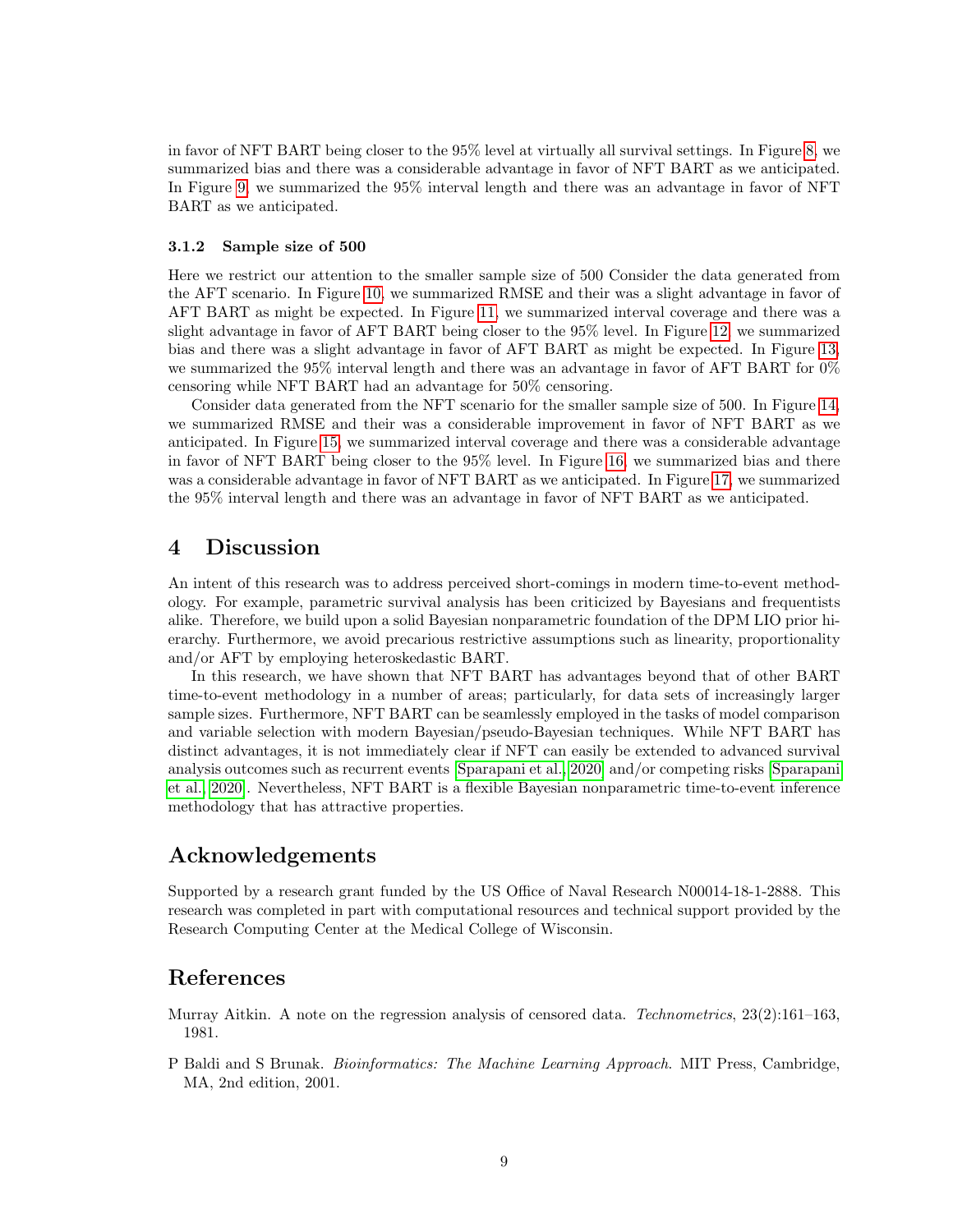- <span id="page-9-13"></span>Justin Bleich, Adam Kapelner, Edward I George, and Shane T Jensen. Variable selection for BART: An application to gene regulation. The Annals of Applied Statistics,  $8(3):1750-1781$ , 2014. URL <https://www.jstor.org/stable/24522283>.
- <span id="page-9-3"></span>Vinicius Bonato, Veerabhadran Baladandayuthapani, Bradley M Broom, Erik P Sulman, Kenneth D Aldape, and Kim-Anh Do. Bayesian ensemble methods for survival prediction in gene expression data. Bioinformatics, 27(3):359–367, 2011.
- <span id="page-9-12"></span>Leo Breiman. Random forests. Machine Learning, 45:5–32, 2001. doi: 10.1023/a:1010933404324.
- <span id="page-9-7"></span>Leo Breiman, Jerome H Friedman, Richard A Olshen, and Charles J Stone. Classification and regression trees. Routledge, 2017.
- <span id="page-9-1"></span>Jonathan Buckley and Ian James. Linear regression with censored data. Biometrika, 66(3):429–436, 1979.
- <span id="page-9-8"></span>Hugh A. Chipman, Edward I. George, and Robert E. McCulloch. Bayesian CART model search. Journal of the American Statistical Association, 93(443):935–948, 1998. doi: 10.1080/01621459. 1998.10473750.
- <span id="page-9-2"></span>Hugh A. Chipman, Edward I. George, and Robert E. McCulloch. BART: Bayesian Additive Regression Trees. The Annals of Applied Statistics,  $4(1):266-298$ ,  $2010$ . doi:  $10.1214/09$ -aoas285.
- <span id="page-9-0"></span>D. R. Cox. Regression models and life-tables (with discussions). Journal of the Royal Statistical Society B,  $34(2):187-220$ , 1972. URL <https://www.jstor.org/stable/2985181>.
- <span id="page-9-17"></span>Ton de Waal, Jeroen Pannekoek, and Sander Scholtus. Handbook of Statistical Data Editing and Imputation. John Wiley & Sons, Hoboken, NJ, 2011. doi: 10.1002/9780470904848.
- <span id="page-9-9"></span>David GT Denison, Bani K Mallick, and Adrian FM Smith. A Bayesian CART Algorithm. Biometrika, 85(2):363–377, 1998. doi: 10.1093/biomet/85.2.363.
- <span id="page-9-5"></span>Michael D Escobar and Mike West. Bayesian density estimation and inference using mixtures. Journal of the American statistical association, 90(430):577–588, 1995.
- <span id="page-9-4"></span>Ludwig Fahrmeir. Discrete survival-time models. Wiley StatsRef: Statistics Reference Online, 2014. doi: 10.1002/9781118445112.stat06012.
- <span id="page-9-10"></span>Yoav Freund and Robert E Schapire. A decision-theoretic generalization of on-line learning and an application to boosting. Journal of Computer and System Sciences, 55(1):119–139, 1997. doi: 10.1006/jcss.1997.1504.
- <span id="page-9-6"></span>Jerome H Friedman. A recursive partitioning decision rule for nonparametric classification. IEEE Transactions on Computers, 26(4):404–408, 1977.
- <span id="page-9-11"></span>Jerome H. Friedman. Greedy function approximation: A gradient boosting machine. The Annals of Statistics, 29(5):1189–1232, 2001. URL <http://www.jstor.org/stable/2699986>.
- <span id="page-9-15"></span>Seymour Geisser and William F Eddy. A predictive approach to model selection. Journal of the American Statistical Association, 74(365):153–160, 1979.
- <span id="page-9-16"></span>Alan E Gelfand and Dipak K Dey. Bayesian model choice: asymptotics and exact calculations. Journal of the Royal Statistical Society: Series B (Methodological), 56(3):501–514, 1994.
- <span id="page-9-14"></span>Alan E Gelfand and Adrian FM Smith. Sampling-based approaches to calculating marginal densities. Journal of the American Statistical Association, 85(410):398–409, 1990. doi: 10.1080/01621459. 1990.10476213.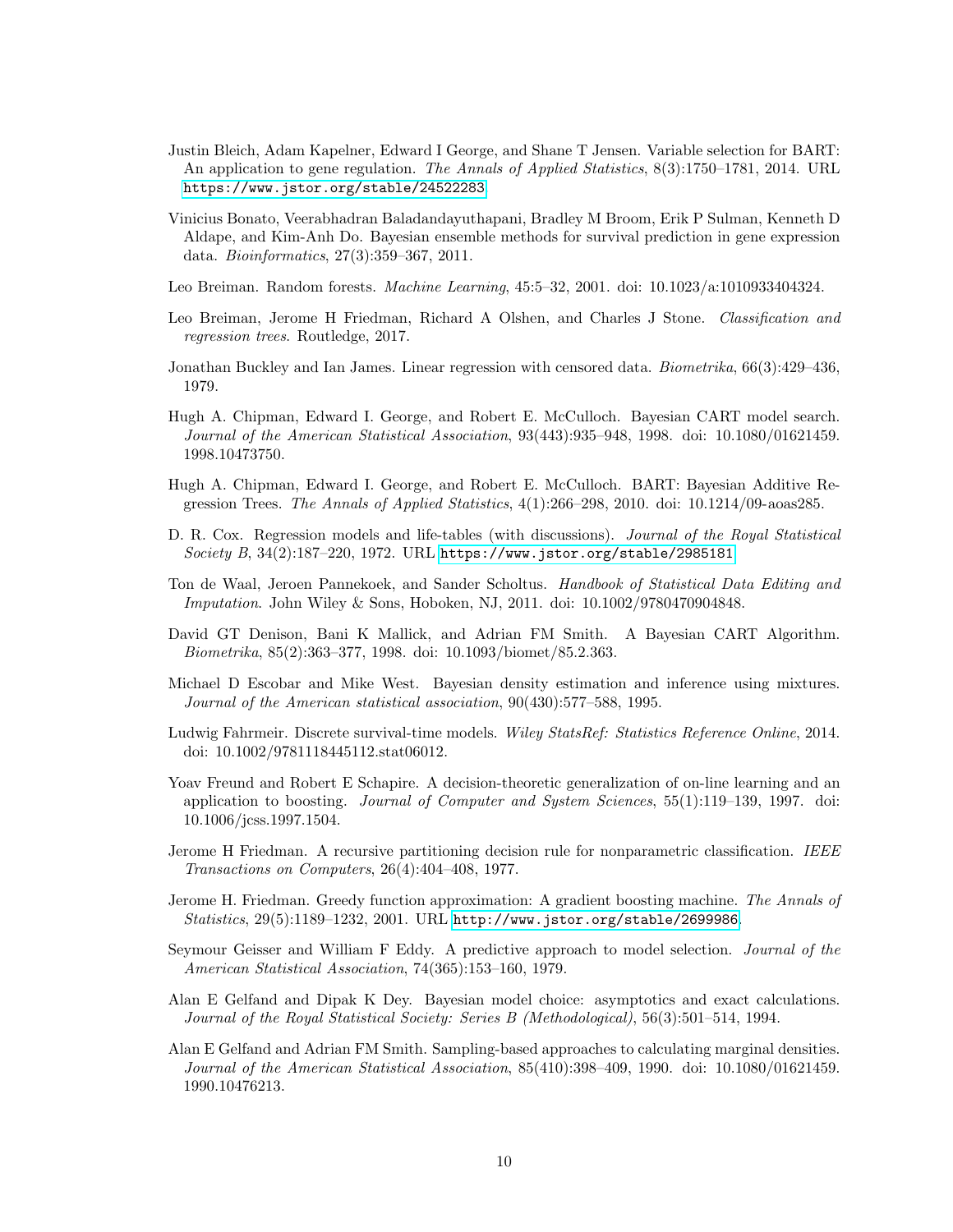- <span id="page-10-13"></span>Junxian Geng, Anirban Bhattacharya, and Debdeep Pati. Probabilistic community detection with unknown number of communities. Journal of the American Statistical Association,  $114(526)$ : 893–905, 2019.
- <span id="page-10-6"></span>Louis Gordon and Richard A Olshen. Asymptotically efficient solutions to the classification problem. The Annals of Statistics, 6(3):515–533, 1978.
- <span id="page-10-17"></span>PR Hahn and CM Carvalho. Decoupling shrinkage and selection in Bayesian linear models: a posterior summary perspective. Journal of the American Statistical Association, 110(509):435– 448, 2015. doi: 10.1080/01621459.2014.993077.
- <span id="page-10-14"></span>Frank E Harrell Jr., Kerry L Lee, Robert M Califf, David B Pryor, and Robert A Rosati. Regression modelling strategies for improved prognostic prediction. Statistics in medicine, 3(2):143–152, 1984.
- <span id="page-10-2"></span>Nicholas C Henderson, Thomas A Louis, Gary L Rosner, and Ravi Varadhan. Individualized treatment effects with censored data via fully nonparametric Bayesian accelerated failure time models. Biostatistics, 21(1):50–68, 2020.
- <span id="page-10-10"></span>Hemant Ishwaran and Lancelot F James. Approximate Dirichlet process computing in finite normal mixtures: smoothing and prior information. Journal of Computational and Graphical statistics, 11(3):508–532, 2002.
- <span id="page-10-1"></span>Hemant Ishwaran, Udaya B Kogalur, Eugene H Blackstone, and Michael S Lauer. Random survival forests. The annals of applied statistics, 2(3):841–860, 2008.
- <span id="page-10-11"></span>Sonia Jain and Radford M Neal. Splitting and merging components of a nonconjugate Dirichlet process mixture model. Bayesian Analysis, 2(3):445–472, 2007.
- <span id="page-10-16"></span>Harold Jeffreys. The theory of probability. OUP Oxford, 1961.
- <span id="page-10-8"></span>JD Kalbfleisch and RL Prentice. The Statistical Analysis of Failure Time Data. John Wiley & Sons, Hoboken, NJ, 2nd edition, 2002. doi: 10.1002/9781118032985.
- <span id="page-10-12"></span>Maria Kalli, Jim E Griffin, and Stephen G Walker. Slice sampling mixture models. Statistics and computing, 21(1):93–105, 2011.
- <span id="page-10-15"></span>Robert E Kass and Adrian E Raftery. Bayes factors. Journal of the American statistical association, 90(430):773–795, 1995.
- <span id="page-10-9"></span>John P Klein and Melvin L Moeschberger. Survival Analysis: Techniques for Censored and Truncated Data. Springer-Verlag, New York, NY, 2nd edition, 2003. doi: 10.1007/b97377.
- <span id="page-10-0"></span>H Koul, Vyaghreswarudu Susarla, and John Van Ryzin. Regression analysis with randomly rightcensored data. The Annals of statistics, 9(6):1276–1288, 1981.
- <span id="page-10-7"></span>A Krogh and P Solich. Statistical mechanics of ensemble learning. Physical Review E, 55(1):811–825, 1997. doi: 10.1103/physreve.55.811.
- <span id="page-10-3"></span>M Kuhn and K Johnson. Applied Predictive Modeling. Springer-Verlag, New York, NY, 2013. doi: 10.1007/978-1-4614-6849-3.
- <span id="page-10-4"></span>A. Linero. Bayesian regression trees for high dimensional prediction and variable selection. Journal of the American Statistical Association, 113(522):626–636, 2018. doi: 10.1080/01621459.2016. 1264957.
- <span id="page-10-5"></span>Antonio R Linero, Piyali Basak, Yinpu Li, and Debajyoti Sinha. Bayesian survival tree ensembles with submodel shrinkage. Bayesian Analysis, (ahead of  $\text{print}(1):1-24$ , 2021.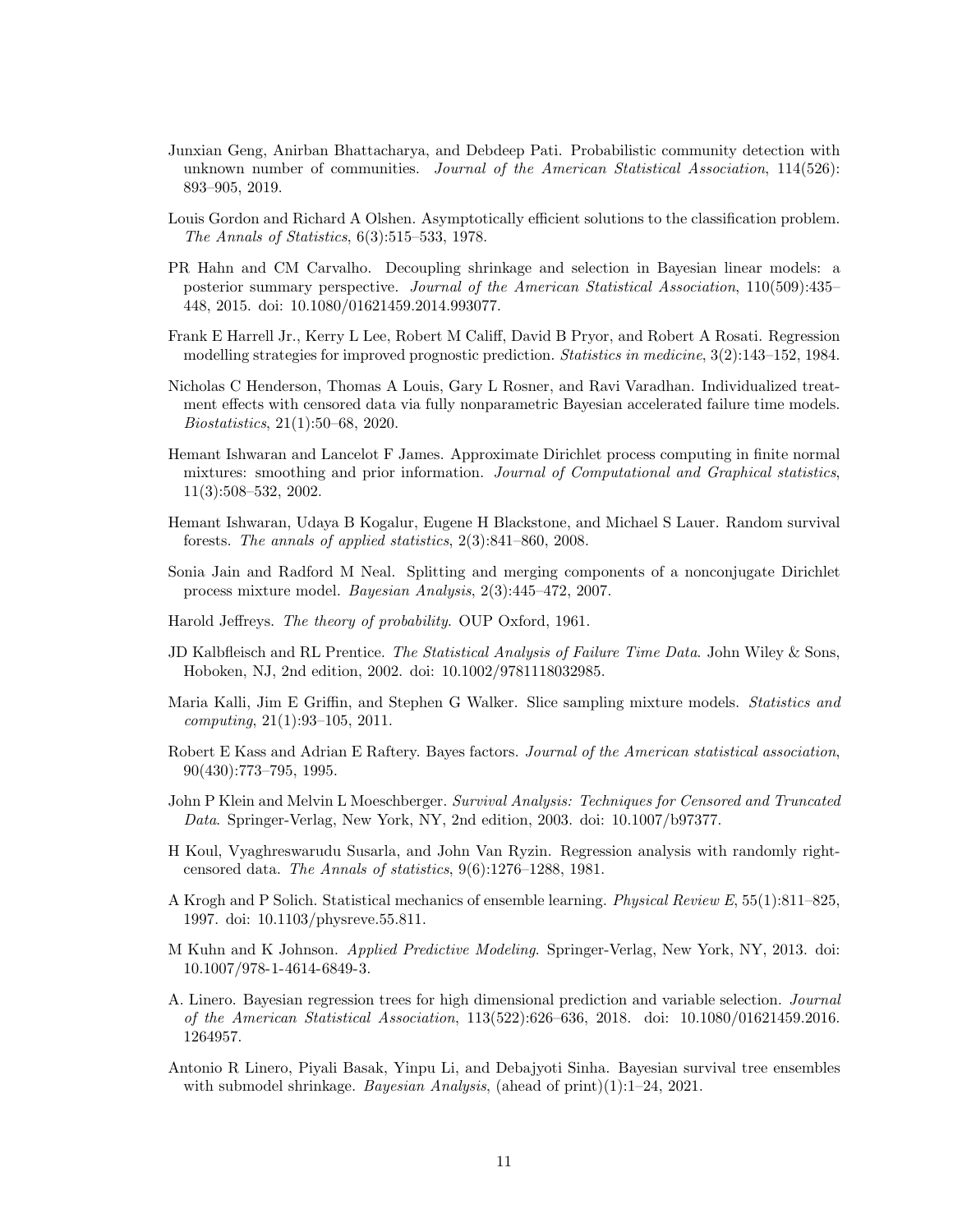- <span id="page-11-3"></span>Yi Liu and Veronika Ročková. Variable selection via Thompson sampling. Journal of the American Statistical Association, (ahead of print):1–41, 2021.
- <span id="page-11-14"></span>Charles Lawrence Loprinzi, John A Laurie, H Sam Wieand, James E Krook, Paul J Novotny, John W Kugler, Joan Bartel, Marlys Law, Marilyn Bateman, and Nancy E Klatt. Prospective Evaluation of Prognostic Variables from Patient-Completed Questionnaires. North Central Cancer Treatment Group. Journal of Clinical Oncology, 12(3):601–607, 1994.
- <span id="page-11-1"></span>Rupert Miller and Jerry Halpern. Regression with censored data. Biometrika, 69(3):521–531, 1982.
- <span id="page-11-0"></span>Rupert G Miller. Least squares regression with censored data. Biometrika, 63(3):449–464, 1976.
- <span id="page-11-5"></span>James N Morgan and John A Sonquist. Problems in the analysis of survey data, and a proposal. Journal of the American statistical association, 58(302):415–434, 1963.
- <span id="page-11-8"></span>Radford M Neal. Markov chain sampling methods for Dirichlet process mixture models. Journal of computational and graphical statistics, 9(2):249–265, 2000.
- <span id="page-11-6"></span>Matthew T Pratola. Efficient Metropolis–Hastings Proposal Mechanisms for Bayesian Regression Tree Models. Bayesian Analysis, 11(3):885–911, 2016. doi: 10.1214/16-ba999.
- <span id="page-11-4"></span>Matthew T Pratola, Hugh A Chipman, Edward I George, and Robert E McCulloch. Heteroscedastic BART via multiplicative regression trees. Journal of Computational and Graphical Statistics, 29 (2):405–417, 2020.
- <span id="page-11-12"></span>Daniel J Russo, Benjamin Van Roy, Abbas Kazerouni, Ian Osband, and Zheng Wen. et almbox. 2018. A tutorial on Thompson sampling. Foundations and Trends in Machine Learning, 11:1, 2018.
- <span id="page-11-9"></span>Yushu Shi, Michael Martens, Anjishnu Banerjee, and Purushottam Laud. Low information omnibus (LIO) priors for Dirichlet process mixture models. Bayesian Analysis, 14(3):677–702, 2019.
- <span id="page-11-13"></span>R Sparapani and R McCulloch. Nonparametric Failure Time: Heteroskedastic Bayesian Additive Regression Trees and Low Information Omnibus Dirichlet Process Mixtures. [https:](https://cran.r-project.org/package=nftbart) [//cran.r-project.org/package=nftbart](https://cran.r-project.org/package=nftbart), 2021.
- <span id="page-11-11"></span>R Sparapani, L Rein, S Tarima, T Jackson, and J Meurer. Non-parametric recurrent events analysis with BART and an application to the hospital admissions of patients with diabetes. *Biostatistics*, 21(1):69–85, 2020. doi: 10.1093/biostatistics/kxy032.
- <span id="page-11-7"></span>Rodney Sparapani, Charles Spanbauer, and Robert McCulloch. Nonparametric machine learning and efficient computation with Bayesian Additive Regression Trees: the BART R package. Journal of Statistical Software, 97(1):1–66, 2021.
- <span id="page-11-2"></span>Rodney A Sparapani, Brent R Logan, Robert E McCulloch, and Purushottam W Laud. Nonparametric survival analysis using Bayesian Additive Regression Trees (BART). Statistics in Medicine, 35(16):2741–2753, 2016. doi: 10.1002/sim.6893.
- <span id="page-11-16"></span>Yaoyuan Vincent Tan and Jason Roy. Bayesian additive regression trees and the General BART model. Statistics in medicine, 38(25):5048–5069, 2019.
- <span id="page-11-15"></span>Dandan Xu, Michael J Daniels, and Almut G Winterstein. Sequential BART for imputation of missing covariates. Biostatistics, 17(3):589–602, 2016. doi: 10.1093/biostatistics/kxw009.
- <span id="page-11-10"></span>Mingan Yang, David B Dunson, and Donna Baird. Semiparametric Bayes hierarchical models with mean and variance constraints. Computational statistics  $\mathcal{B}$  data analysis, 54(9):2172–2186, 2010.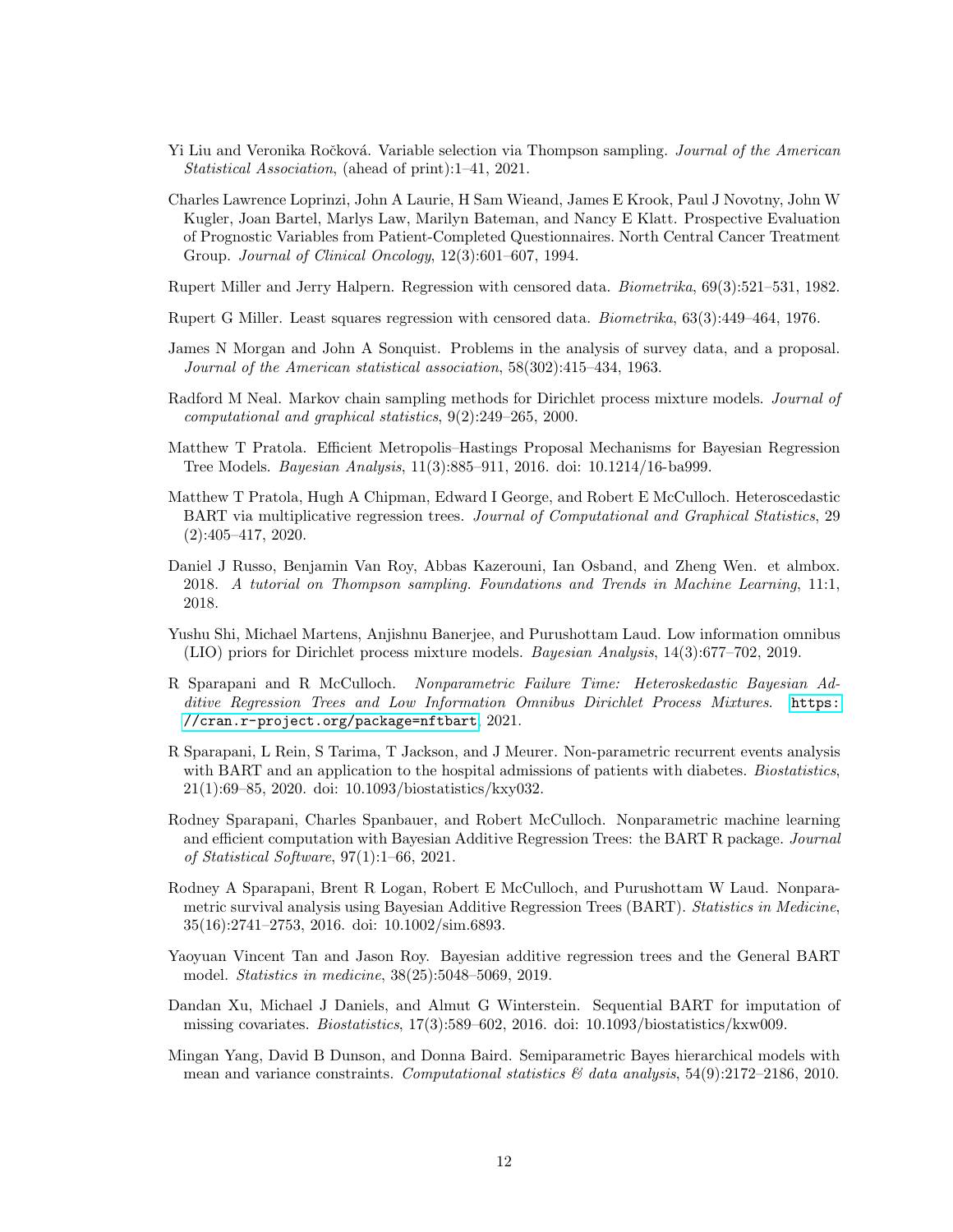# A Software Implementation

The software necessary to implement the methodology explored in this article is not trivial to implement. For NFT BART, we created the nftbart R package that is freely available online hosted on the Comprehensive R Archive Network (CRAN) [\[Sparapani and McCulloch, 2021\]](#page-11-13). The nftbart package relied on several key computational methods some of which were explored in this article. The next section demonstrates an example discussing missing data imputation and the marginal effects methodology employed here. Further, the Gibbs conditionals necessary for NFT BART are shown in the last section of the Appendix. Other computational methods employed include BART [\[Chipman et al., 2010\]](#page-9-2), HBART [\[Pratola et al., 2020\]](#page-11-4), efficient BART/HBART posterior sampling [\[Pratola, 2016\]](#page-11-6), efficient DPM sampling [\[Neal, 2000\]](#page-11-8), constrained DPM [\[Yang et al., 2010\]](#page-11-10), DPM LIO [\[Shi et al., 2019\]](#page-11-9) and data augmentation for left-/right-censoring [\[Henderson et al., 2020\]](#page-10-2). For AFT BART [\[Henderson et al., 2020\]](#page-10-2), we relied on the *AFTrees* R package freely available online at <https://github.com/nchenderson/AFTrees>.

## A.1 Advanced lung cancer example

With the *nftbart* R package, we present a real data example of an advanced lung cancer study [\[Loprinzi et al., 1994\]](#page-11-14). Two-hundred and twenty-eight patients with lung cancer were followed by the North Central Cancer Treatment Group for a median of roughly one year. Several covariates of interest were collected including age, sex, daily activity performance scores, diet and weightloss information. All of these variables were largely non-missing with the exception of the calories consumed at meals for which missingness was 20.6%.

For this limited amount of missing data, we utilized record-level *cold-decking imputation* that is biased towards the null. The name reflects its similarity to hot-decking [\[de Waal et al., 2011\]](#page-9-17) except that no attempt is made to locate a nearby/hot neighbor based on the outcome nor any other covariate criteria (near/hot vs. further/cold distances like in the children's game hide'n'seek), i.e., cold-decking is a simple random selection of a non-missing subject's record to replace the missing values with. For subject's with multiple missing values, the joint relationships between covariates are maintained by replacing all of the missing values from the non-missing subject randomly chosen. This simple missing data imputation method is sufficient for data sets with relatively few missing values; for more prevalent missingness we recommend the sequential BART algorithm [\[Xu et al.,](#page-11-15) [2016\]](#page-11-15).

For this example, sex was determined to be the most important covariate by TSVS with 138 male and 90 female participants. To demonstrate a common computation with *nftbart*, we will compare the survival experience of males vs. females by their marginal effects with Friedman's partial dependence function [\[Friedman, 2001\]](#page-9-11) as shown in [\(8\)](#page-5-1). As we can see in Figure [1,](#page-14-0) females generally have longer survival; however, for advanced lung cancer the prognosis is dire in the era of the collected data since the survival probability declines precipitously for both sexes. This demonstration is included with the nftbart package. You can install the nftbart R package and run this example as follows (use a nearby CRAN mirror for best results installing; see <http://cran.r-project.org/mirrors.html>).

```
> options(repos=c(CRAN="http://cran.r-project.org"))
> install.packages("nftbart", dependencies=TRUE)
> ## system.file() shows you where lung.R is installed to see its contents
> system.file("demo/lung.R", package="nftbart")
> source(system.file("demo/lung.R", package="nftbart"))
> ## demo("lung", package="nftbart") ## via the demo() facility
```
# B Derivations for NFT BART: Gibbs conditionals

In order to perform Markov chain Monte Carlo (MCMC) posterior sampling, we need to derive the Gibbs conditionals. Derivations like these are fairly standard in the BART literature; what Tan and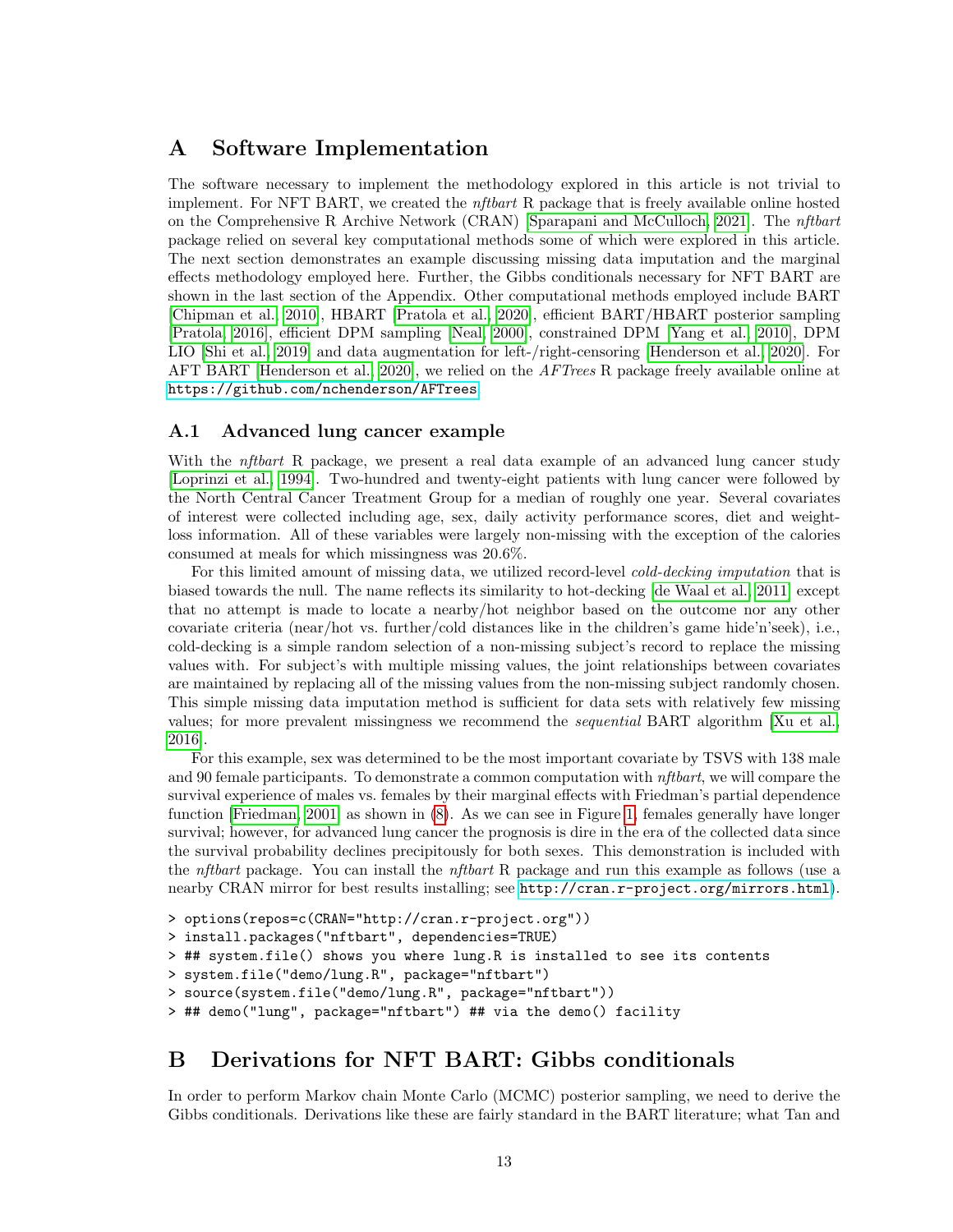Roy have coined a term for: the "General BART" model [\[Tan and Roy, 2019\]](#page-11-16).

First, we isolate the impact of f from the other parameters by  $r_i \equiv y_i - \mu - \mu_i = f(x_i) +$  $s(\boldsymbol{x}_i)\sigma_i\epsilon_i$  where  $r_i|(f, s^2, \mu_i, \tau_i) \sim \mathcal{N}(f(\boldsymbol{x}_i), s^2(\boldsymbol{x}_i)\sigma_i^2)$ . So, let  $r_i \equiv y_i - \mu - \mu_i$  be the outcome (with  $w_i^2 = s^2(\mathbf{x}_i)\sigma_i^2$  as in [\(1\)](#page-2-4)), then draw  $f|(r, s^2, \mu_i, \tau_i)$  from its Gibbs conditional. Next, we draw s similarly:  $u_i \equiv \frac{r_i - f(\boldsymbol{x}_i)}{\sigma_i}$  $\frac{f(x_i)}{\sigma_i} = s(x_i)\epsilon_i$  where  $u_i|(f, s^2, \mu_i, \tau_i) \sim \mathcal{N}(0, s^2(x_i)).$  So, with  $u_i \equiv \frac{r_i - f(x_i)}{\sigma_i}$  $\frac{f(\boldsymbol{x}_i)}{\sigma_i}$  as the outcome, then draw  $s^2|(u, f, \mu_i, \tau_i)$  as in [\(1\)](#page-2-4). And, finally, we draw  $(\mu_i, \tau_i)$  with  $v_i \equiv \frac{y_i - \mu - f(x_i)}{s(x_i)}$  $\frac{\mu_i}{s(x_i)} + \sigma_i \epsilon_i$  where  $v_i|(f, s^2, \mu_i, \tau_i) \sim \mathcal{N}\left(\frac{\mu_i}{s(x_i)}, \sigma_i^2\right)$ . Here,  $v_i \equiv \frac{y_i - \mu - f(x_i)}{s(x_i)}$  $\frac{\mu - f(\boldsymbol{x}_i)}{s(\boldsymbol{x}_i)}$  is the outcome and we draw  $(\mu_i, \tau_i) | (v, f, s^2, \alpha)$  as in [\(6\)](#page-4-1). However, notice that we are actually drawing  $\theta_i = E[v_i] = \frac{\mu_i}{s(x_i)}$  rather than  $\mu_i$ . Therefore, we define  $\mu_i \equiv s(x_i)\theta_i$  in the training cohort. And, since  $\mu_i$  is random, we define it by analogy  $\mu_j^* \equiv s(x)\theta_j^*$  in other calculations such as that shown in [\(7\)](#page-4-2).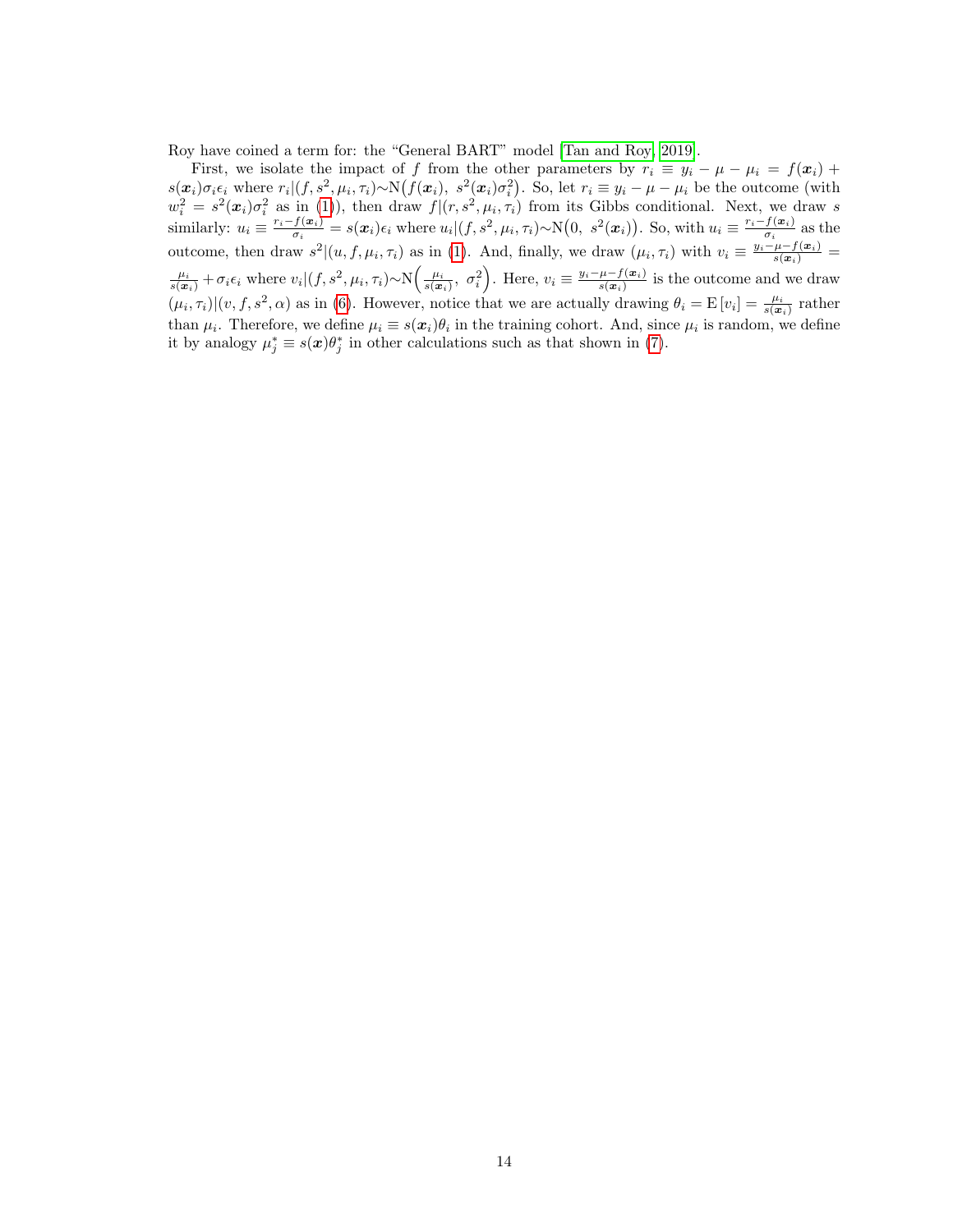

<span id="page-14-0"></span>Figure 1: Advanced lung cancer study example: males vs. females. Two-hundred and twentyeight patients with lung cancer were followed by the North Central Cancer Treatment Group for a median of roughly one year: 138 male and 90 female participants. For this data set, statistical inference was performed with NFT BART for the collected covariates including age, gender, daily activity performance scores, diet and weight-loss information. The solid lines summarize the survival marginal effect for males (blue) and females (red) where the dashed lines are 95% credible intervals.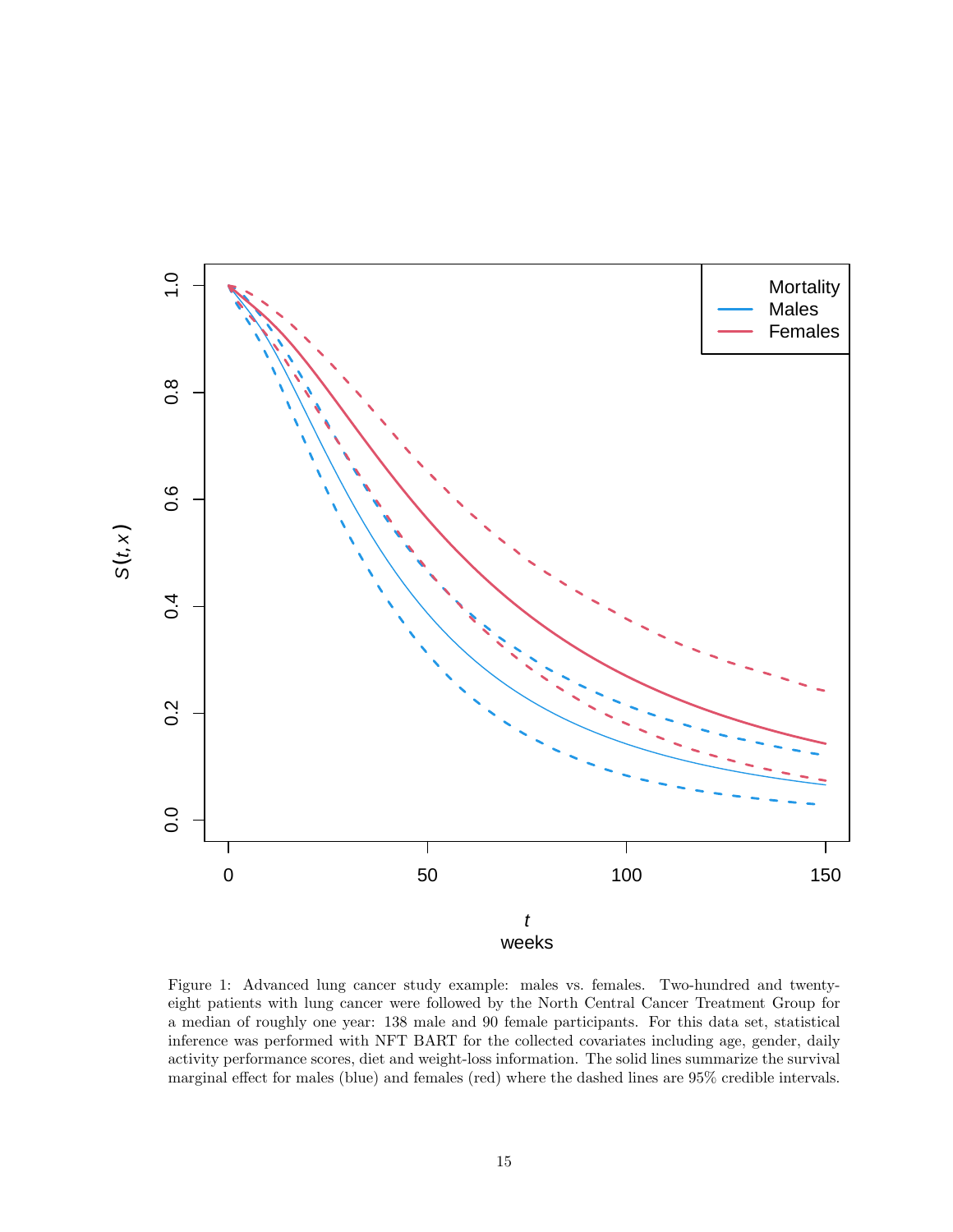

<span id="page-15-0"></span>Figure 2: Results of a simulation study comparing AFT BART to NFT BART with sample size 2000. RMSE is on the vertical axis and survival settings are on the horizontal axis. This figure consists of data generated from the AFT scenario. The left (right) column are the results for AFT (NFT) BART. The top (bottom) row are for data generated with 0% (50%) censoring.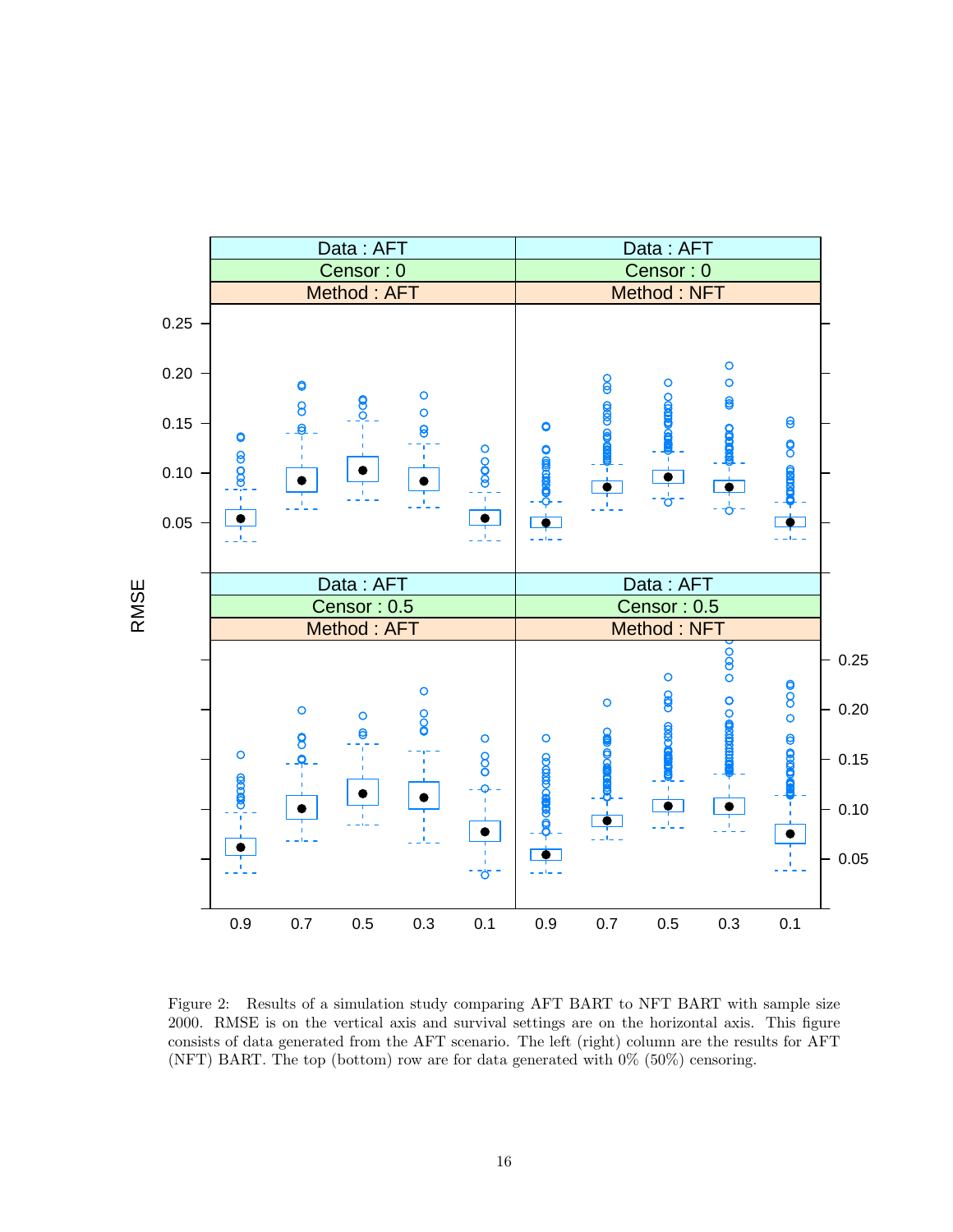

<span id="page-16-0"></span>Figure 3: Results of a simulation study comparing AFT BART to NFT BART with sample size 2000. 95% interval coverage is on the vertical axis and survival settings are on the horizontal axis. This figure consists of data generated from the AFT scenario. The left (right) column are the results for AFT (NFT) BART. The top (bottom) row are for data generated with 0% (50%) censoring.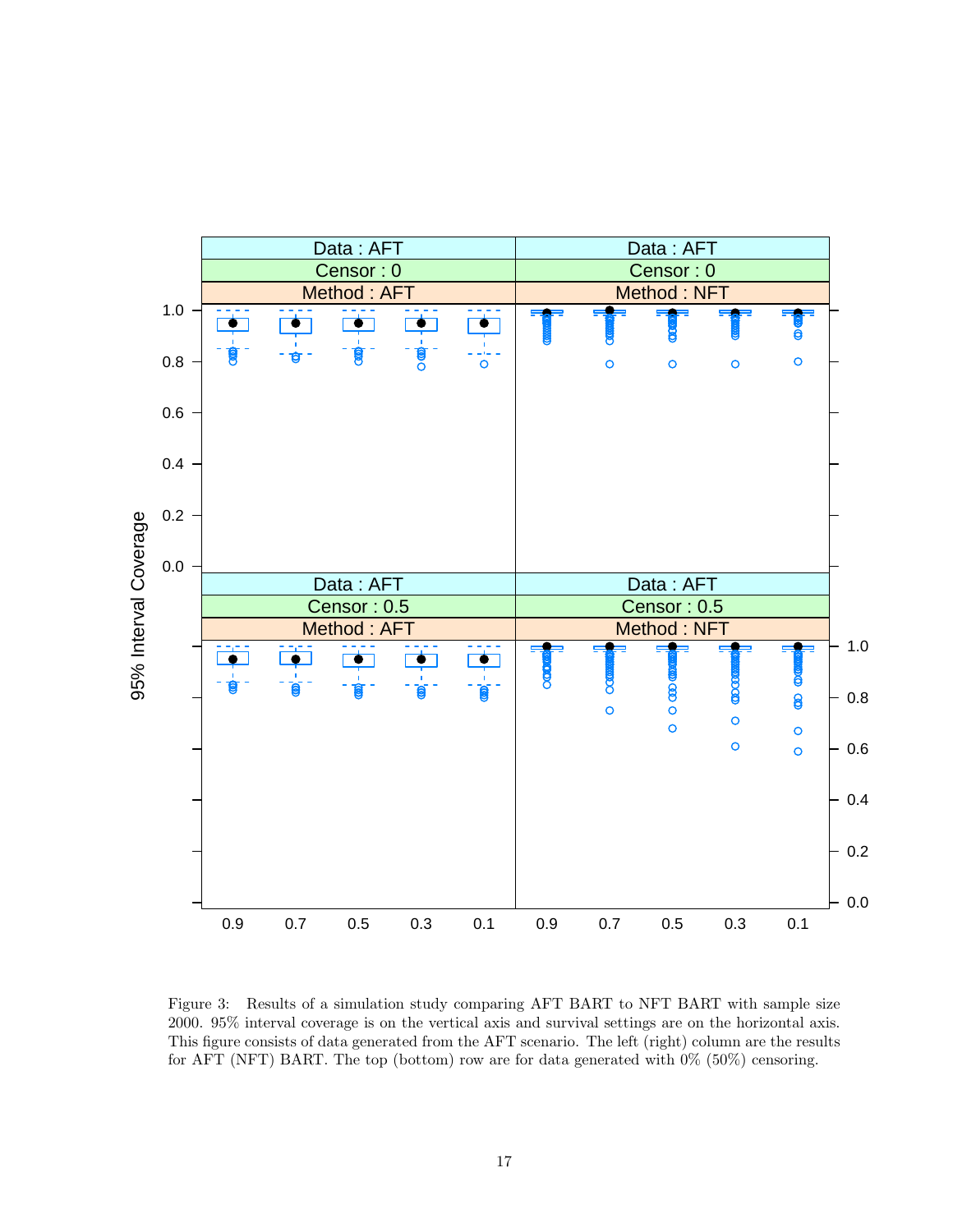

<span id="page-17-0"></span>Figure 4: Results of a simulation study comparing AFT BART to NFT BART with sample size 2000. Bias is on the vertical axis and survival settings are on the horizontal axis. This figure consists of data generated from the AFT scenario. The left (right) column are the results for AFT (NFT) BART. The top (bottom) row are for data generated with  $0\%$  (50%) censoring.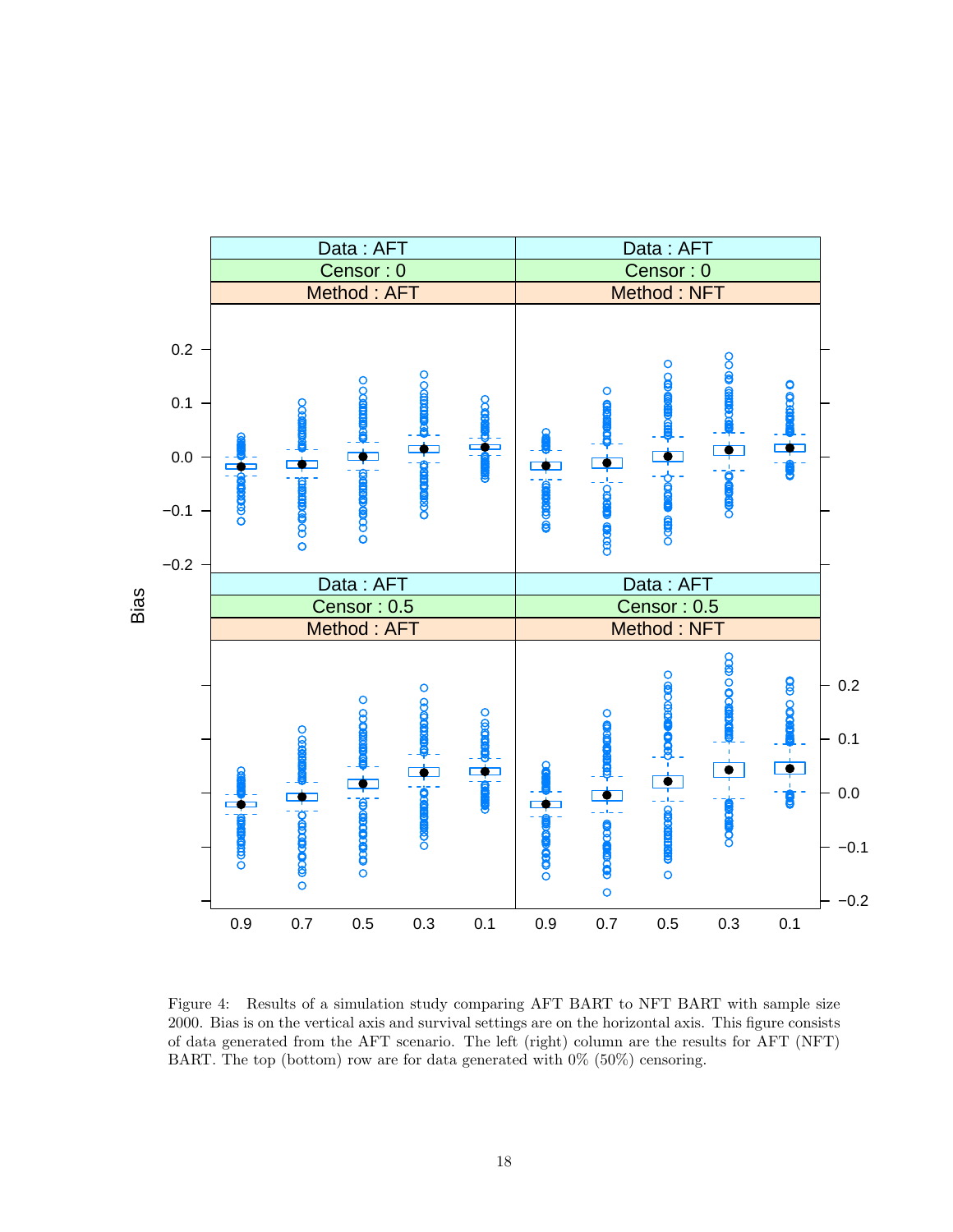

<span id="page-18-0"></span>Figure 5: Results of a simulation study comparing AFT BART to NFT BART with sample size 2000. 95% interval length is on the vertical axis and survival settings are on the horizontal axis. This figure consists of data generated from the AFT scenario. The left (right) column are the results for AFT (NFT) BART. The top (bottom) row are for data generated with 0% (50%) censoring.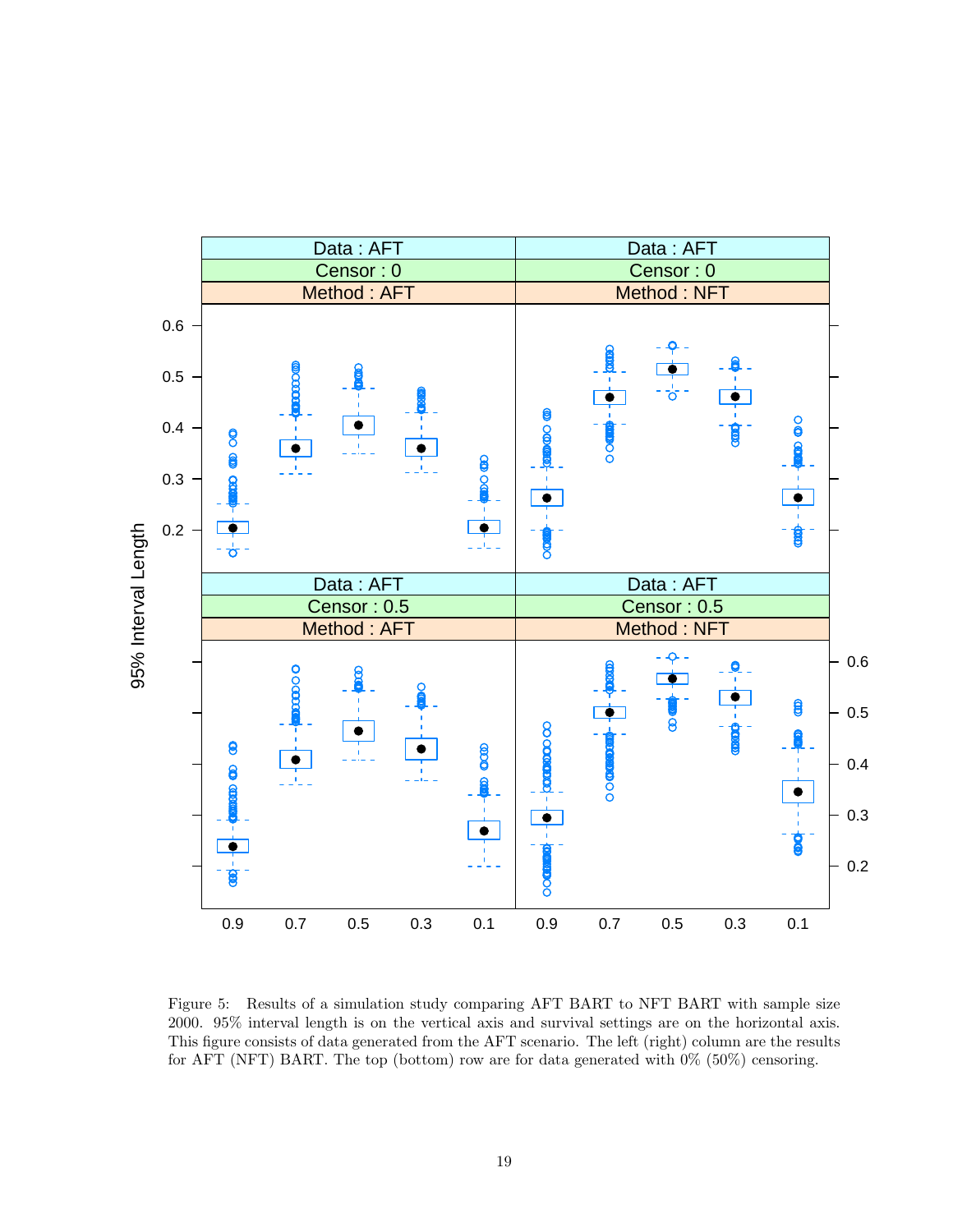

<span id="page-19-0"></span>Figure 6: Results of a simulation study comparing AFT BART to NFT BART with sample size 2000. RMSE is on the vertical axis and survival settings are on the horizontal axis. This figure consists of data generated from the NFT scenario. The left (right) column are the results for AFT (NFT) BART. The top (bottom) row are for data generated with 0% (50%) censoring.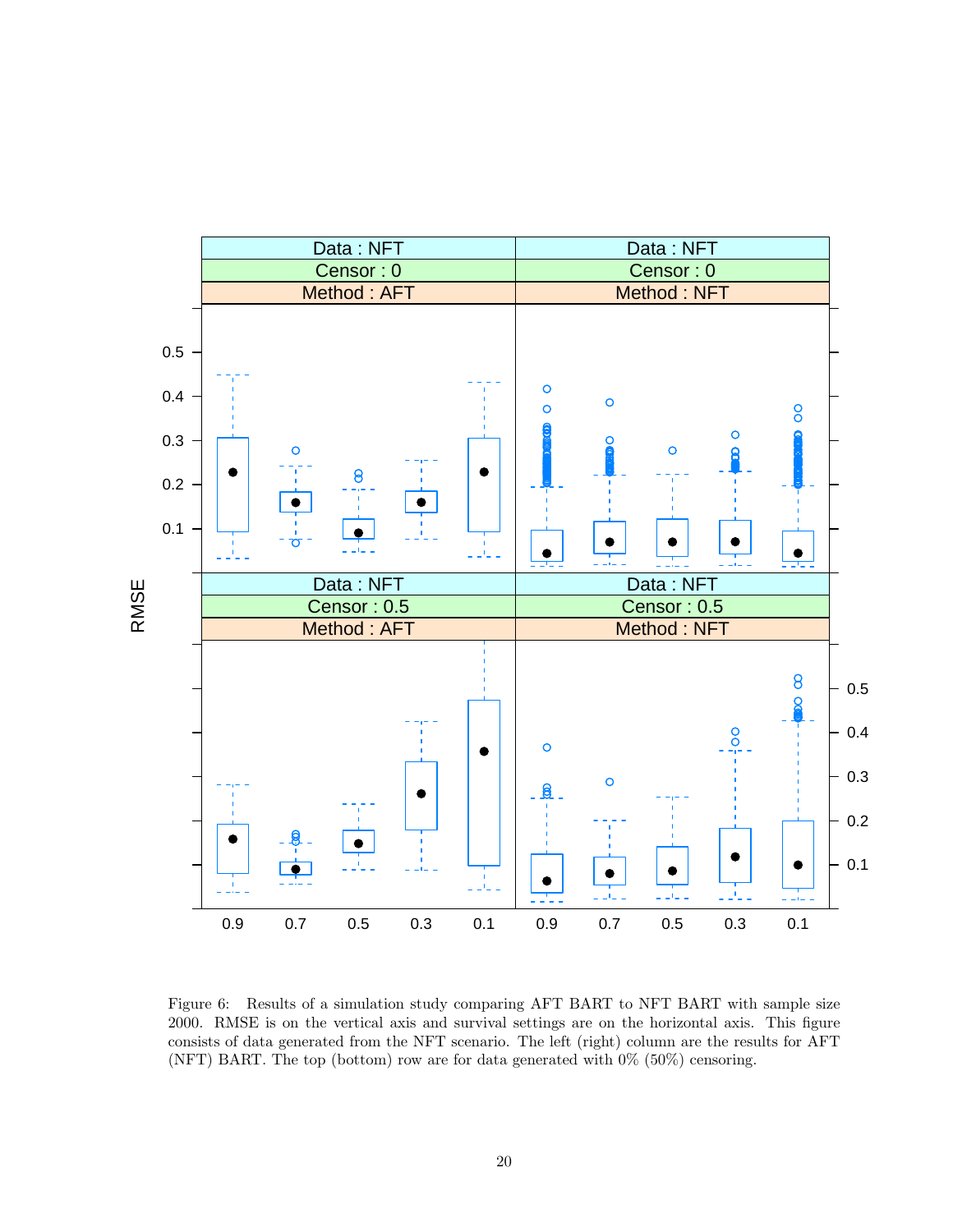

<span id="page-20-0"></span>Figure 7: Results of a simulation study comparing AFT BART to NFT BART with sample size 2000. 95% interval coverage is on the vertical axis and survival settings are on the horizontal axis. This figure consists of data generated from the NFT scenario. The left (right) column are the results for AFT (NFT) BART. The top (bottom) row are for data generated with 0% (50%) censoring.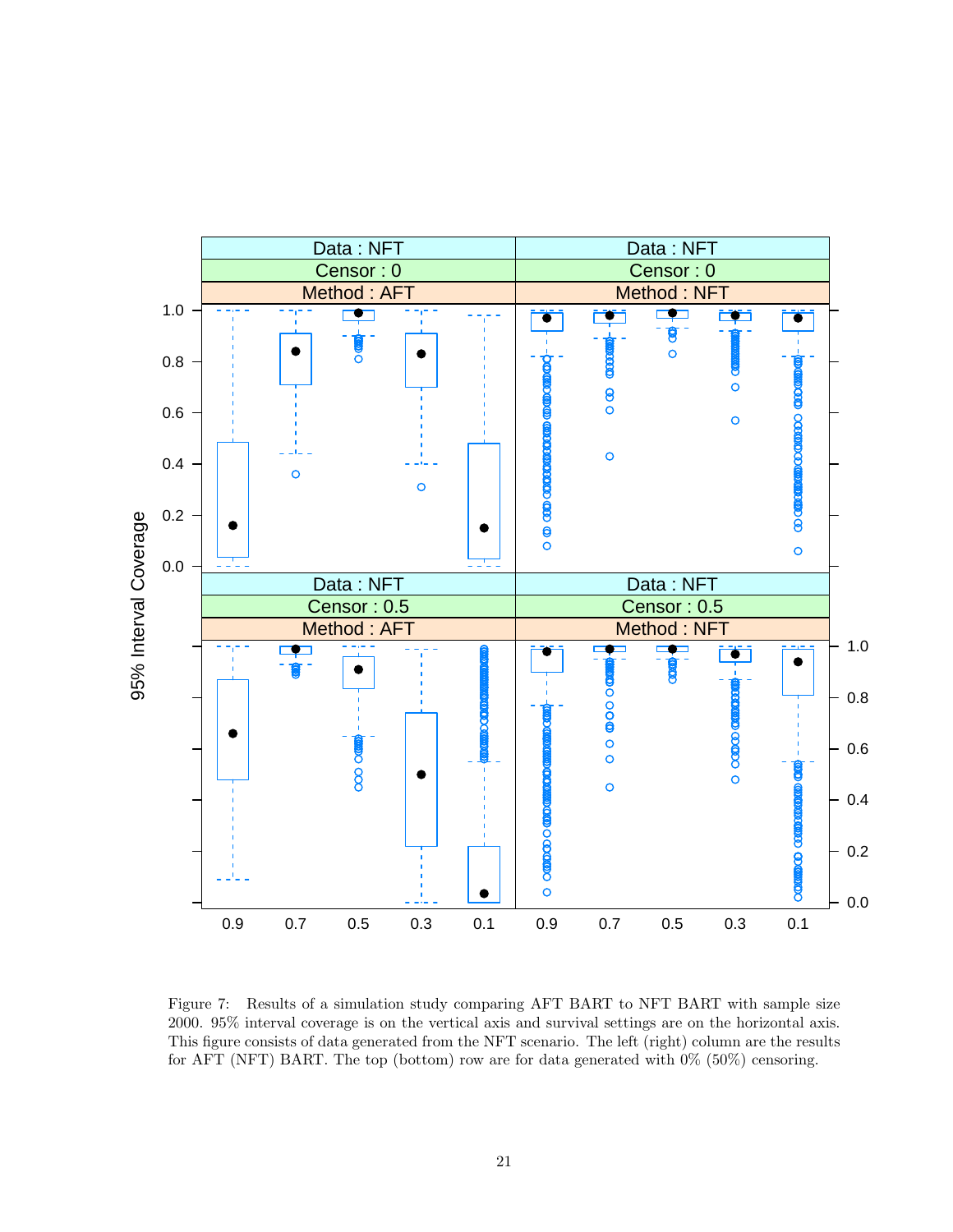

<span id="page-21-0"></span>Figure 8: Results of a simulation study comparing AFT BART to NFT BART with sample size 2000. Bias is on the vertical axis and survival settings are on the horizontal axis. This figure consists of data generated from the NFT scenario. The left (right) column are the results for AFT (NFT) BART. The top (bottom) row are for data generated with  $0\%$  (50%) censoring.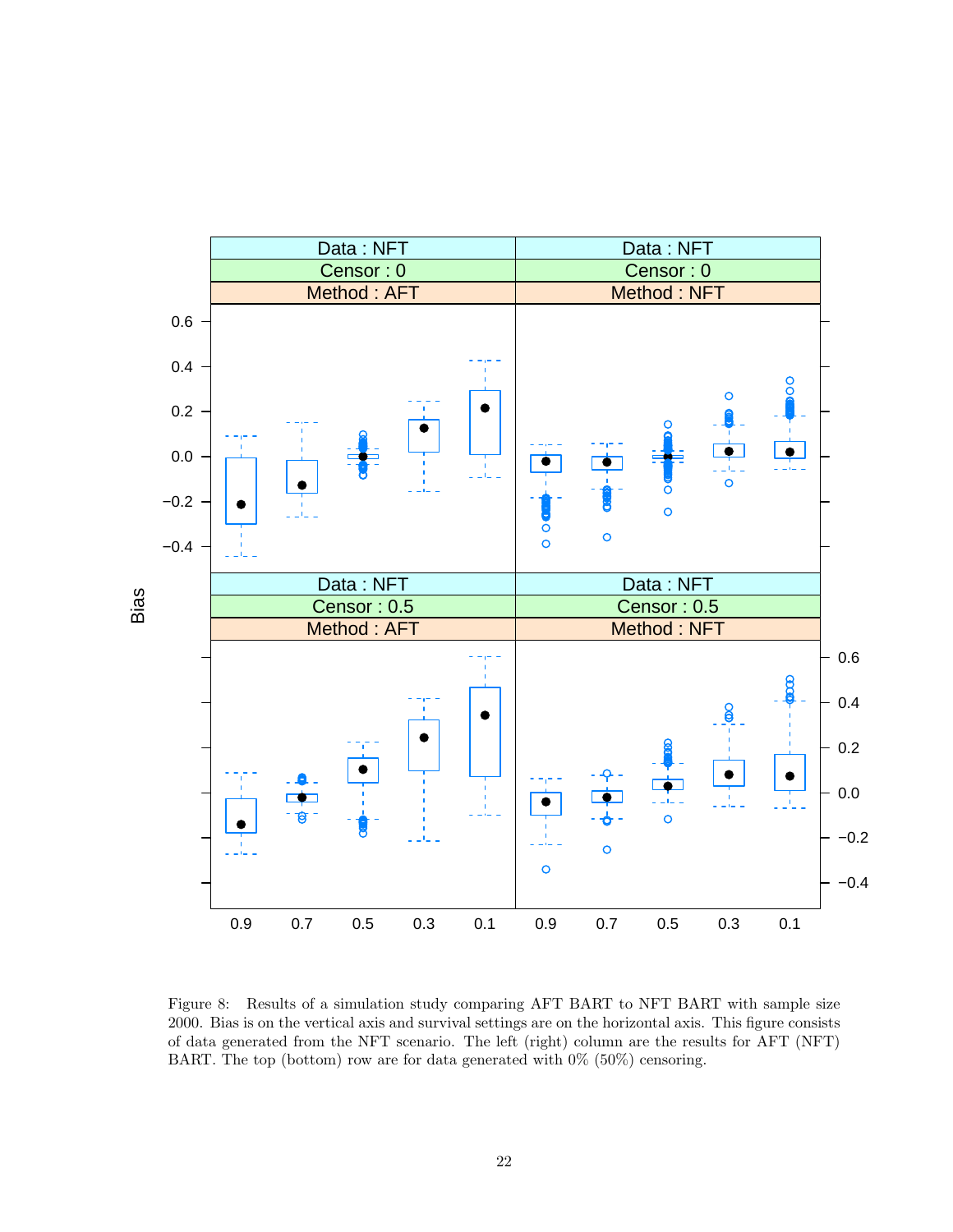

<span id="page-22-0"></span>Figure 9: Results of a simulation study comparing AFT BART to NFT BART with sample size 2000. 95% interval length is on the vertical axis and survival settings are on the horizontal axis. This figure consists of data generated from the NFT scenario. The left (right) column are the results for AFT (NFT) BART. The top (bottom) row are for data generated with 0% (50%) censoring.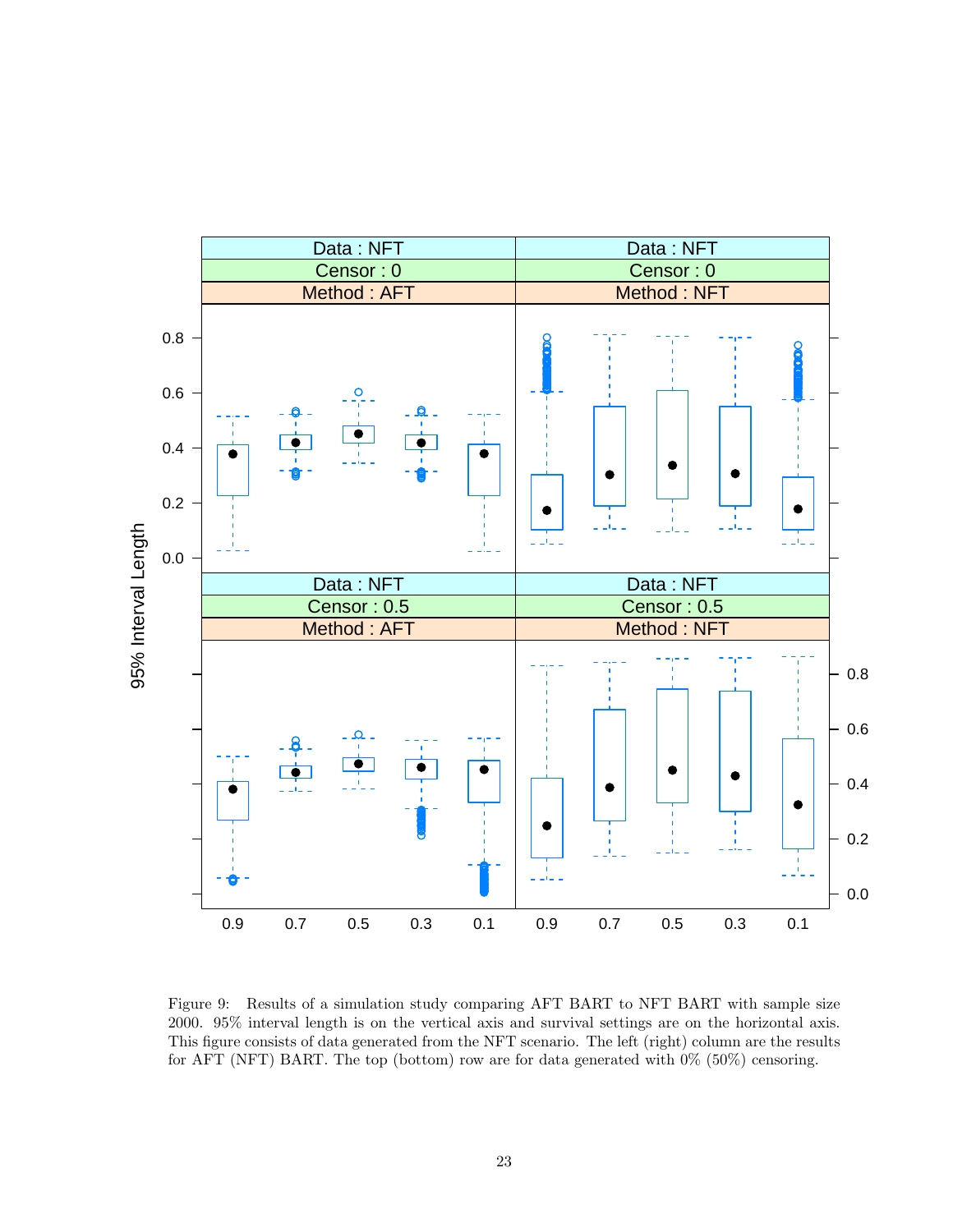

<span id="page-23-0"></span>Figure 10: Results of a simulation study comparing AFT BART to NFT BART with sample size 500. RMSE is on the vertical axis and survival settings are on the horizontal axis. This figure consists of data generated from the AFT scenario. The left (right) column are the results for AFT (NFT) BART. The top (bottom) row are for data generated with 0% (50%) censoring.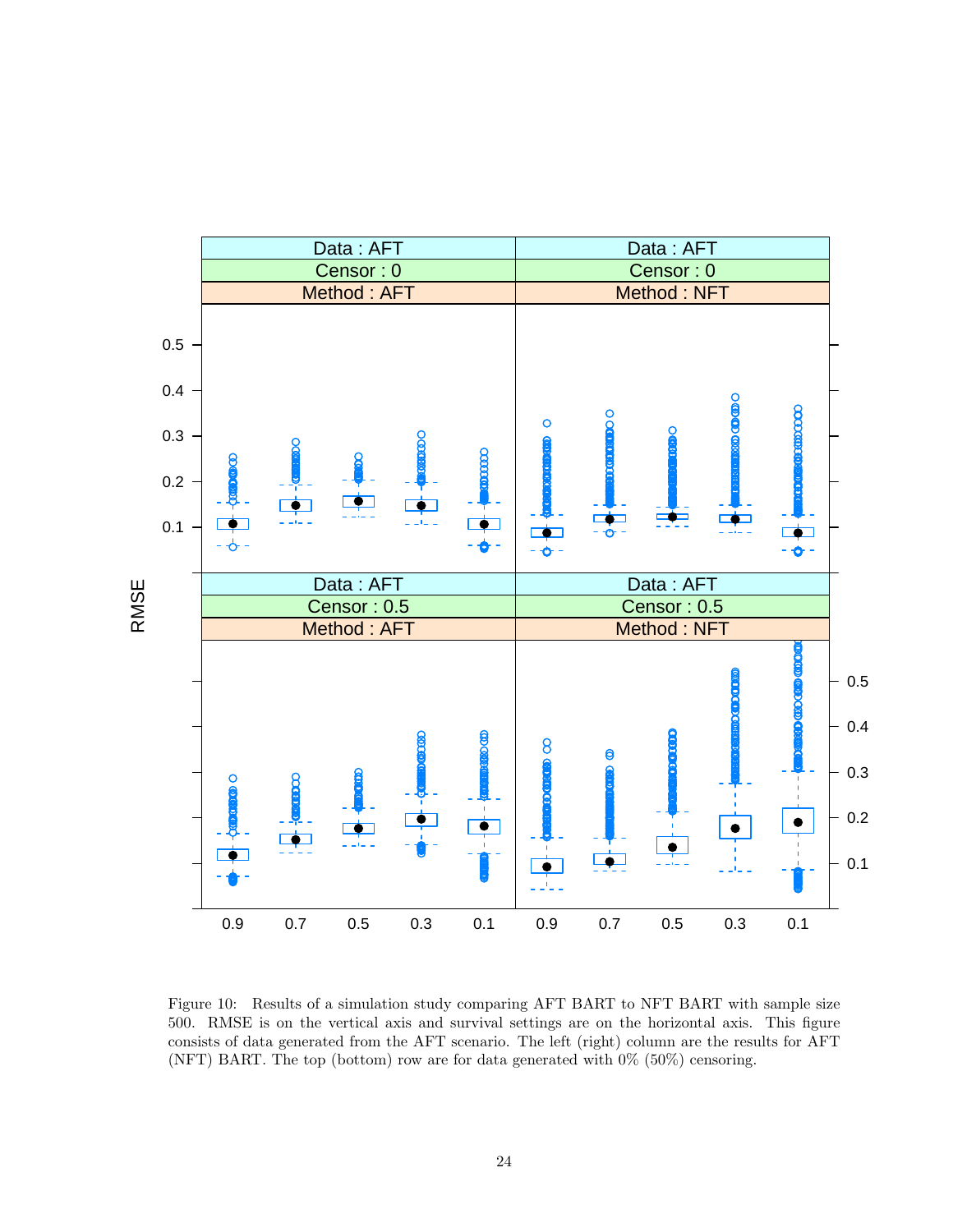

<span id="page-24-0"></span>Figure 11: Results of a simulation study comparing AFT BART to NFT BART with sample size 500. 95% interval coverage is on the vertical axis and survival settings are on the horizontal axis. This figure consists of data generated from the AFT scenario. The left (right) column are the results for AFT (NFT) BART. The top (bottom) row are for data generated with 0% (50%) censoring.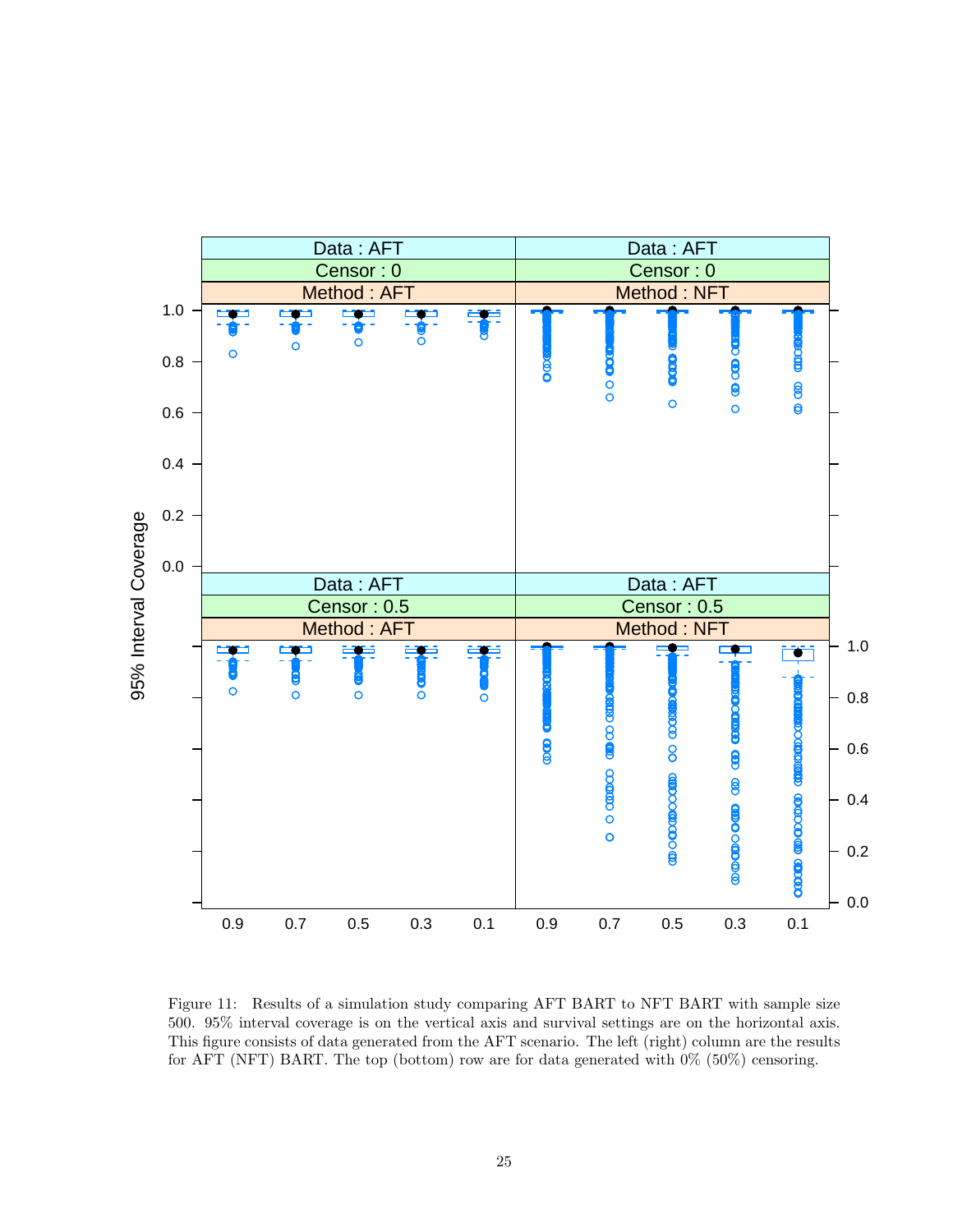

<span id="page-25-0"></span>Figure 12: Results of a simulation study comparing AFT BART to NFT BART with sample size 500. Bias is on the vertical axis and survival settings are on the horizontal axis. This figure consists of data generated from the AFT scenario. The left (right) column are the results for AFT (NFT) BART. The top (bottom) row are for data generated with  $0\%$  (50%) censoring.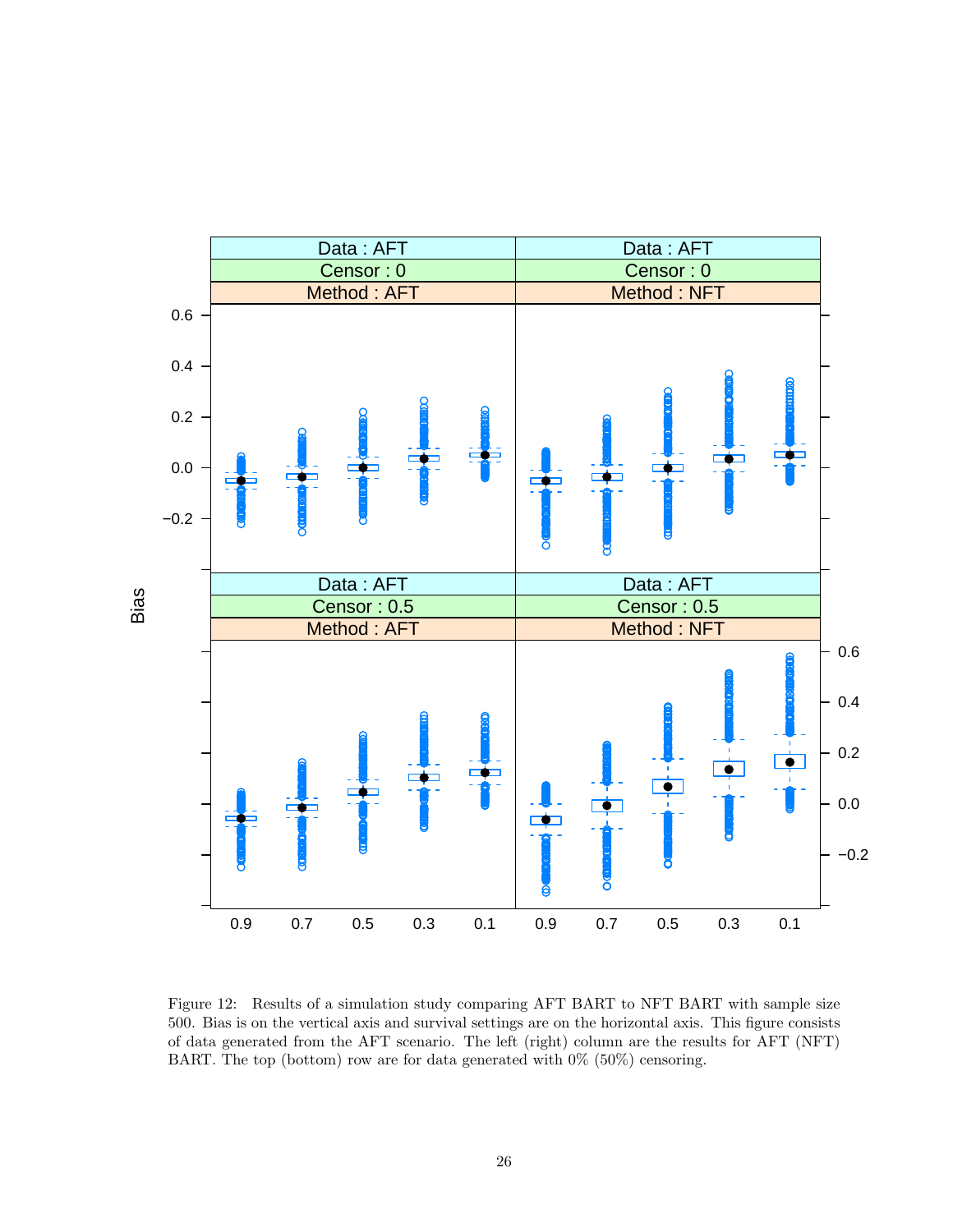

<span id="page-26-0"></span>Figure 13: Results of a simulation study comparing AFT BART to NFT BART with sample size 500. 95% interval length is on the vertical axis and survival settings are on the horizontal axis. This figure consists of data generated from the AFT scenario. The left (right) column are the results for AFT (NFT) BART. The top (bottom) row are for data generated with 0% (50%) censoring.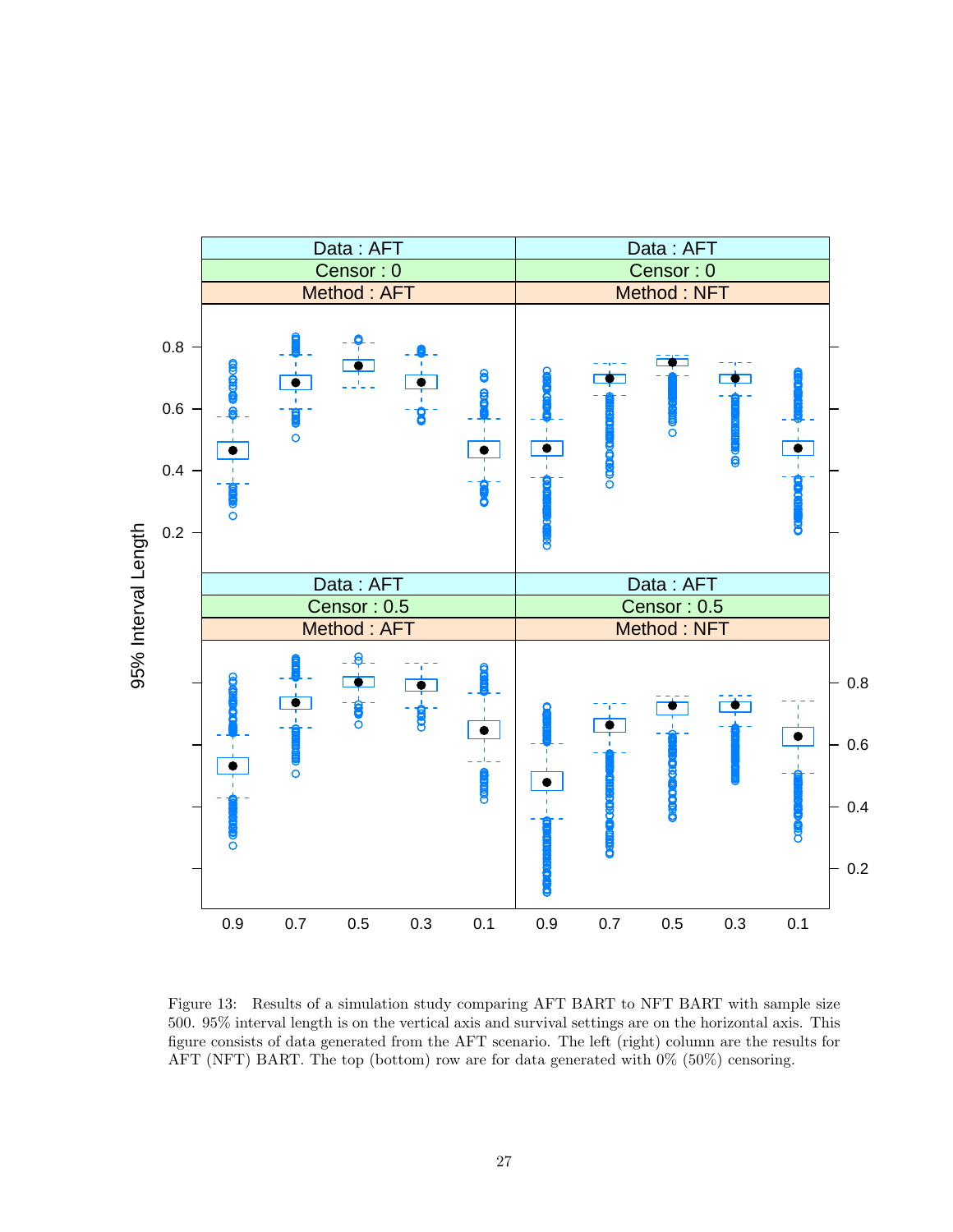

<span id="page-27-0"></span>Figure 14: Results of a simulation study comparing AFT BART to NFT BART with sample size 500. RMSE is on the vertical axis and survival settings are on the horizontal axis. This figure consists of data generated from the NFT scenario. The left (right) column are the results for AFT (NFT) BART. The top (bottom) row are for data generated with 0% (50%) censoring.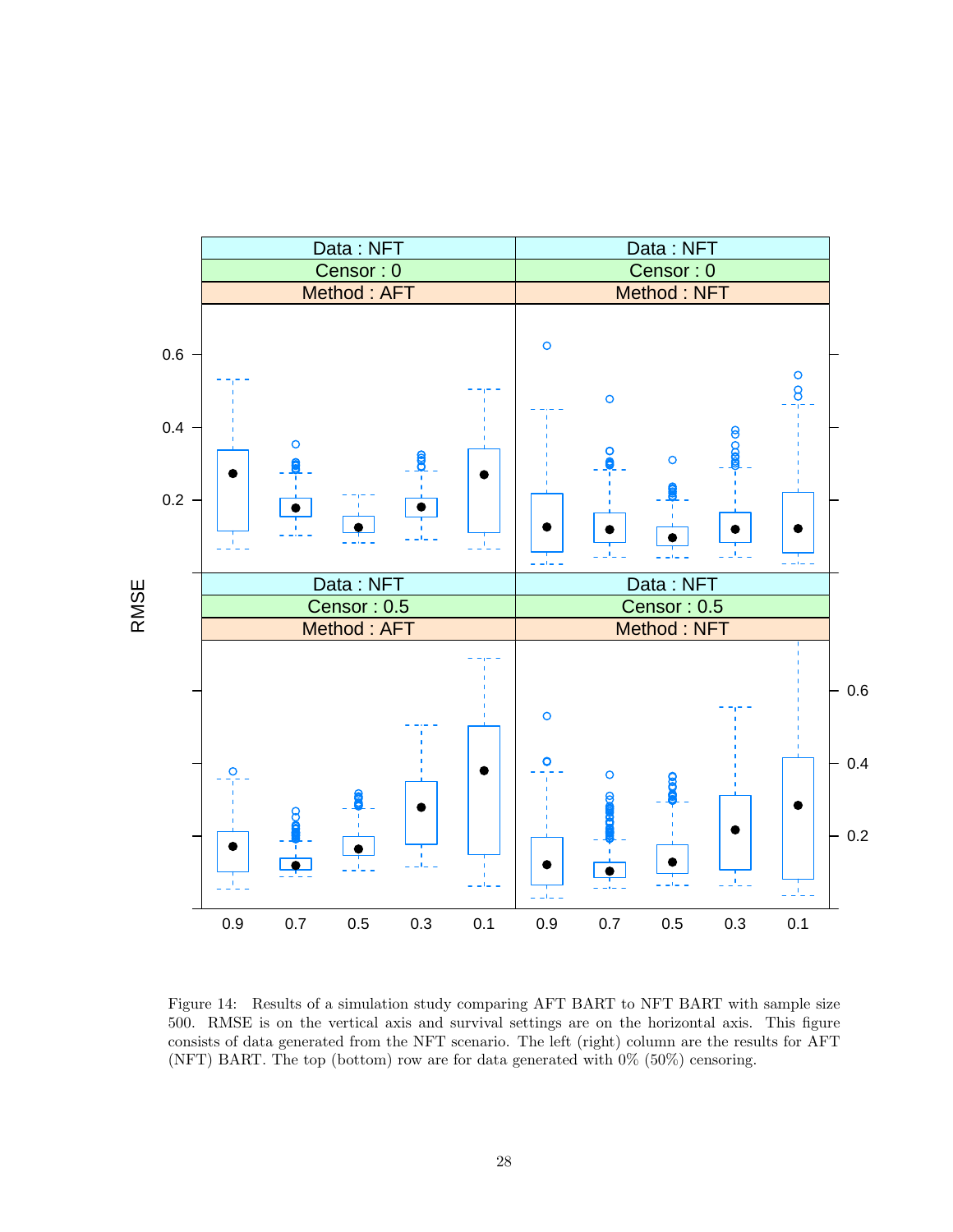

<span id="page-28-0"></span>Figure 15: Results of a simulation study comparing AFT BART to NFT BART with sample size 500. 95% interval coverage is on the vertical axis and survival settings are on the horizontal axis. This figure consists of data generated from the NFT scenario. The left (right) column are the results for AFT (NFT) BART. The top (bottom) row are for data generated with 0% (50%) censoring.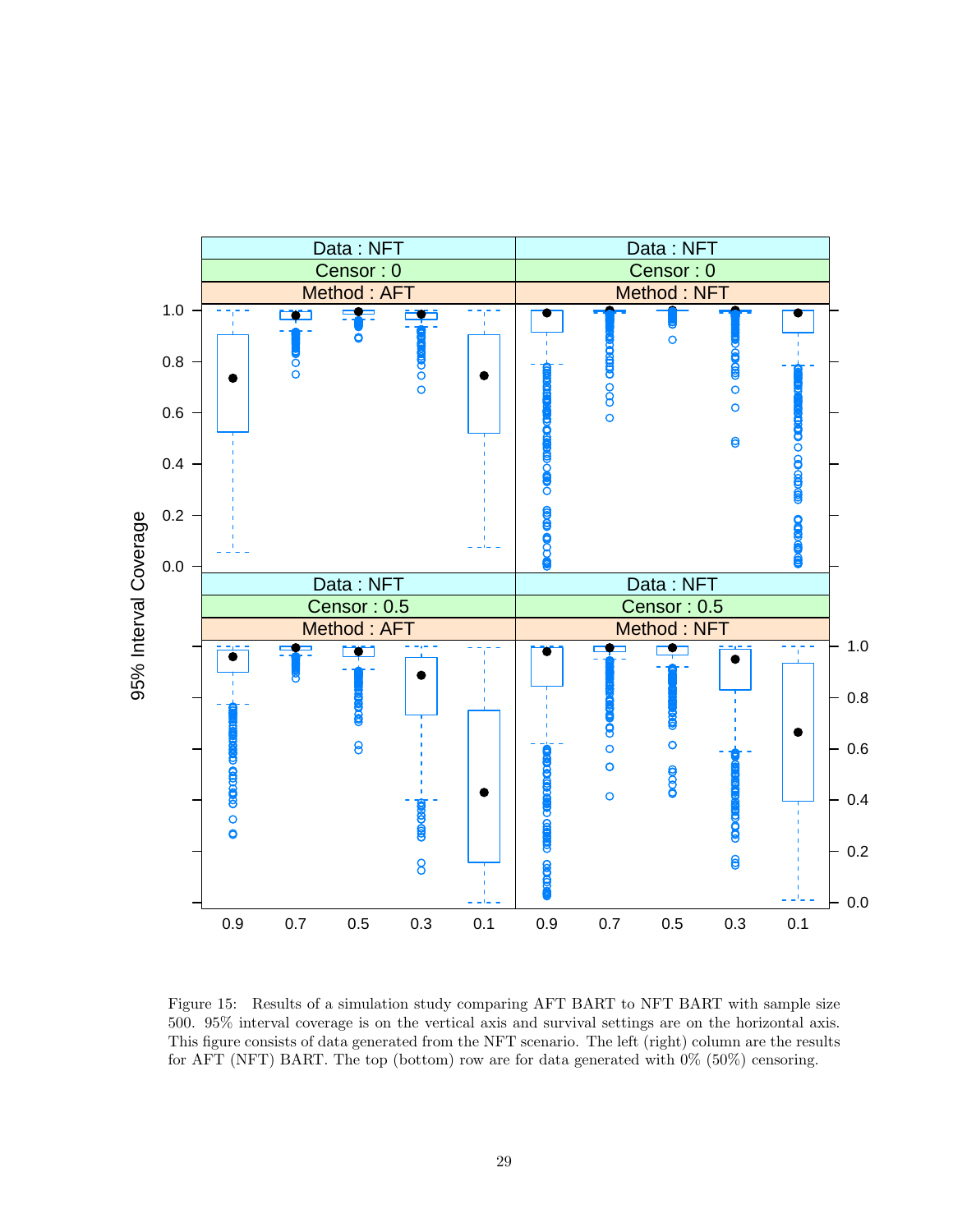

<span id="page-29-0"></span>Figure 16: Results of a simulation study comparing AFT BART to NFT BART with sample size 500. Bias is on the vertical axis and survival settings are on the horizontal axis. This figure consists of data generated from the NFT scenario. The left (right) column are the results for AFT (NFT) BART. The top (bottom) row are for data generated with  $0\%$  (50%) censoring.